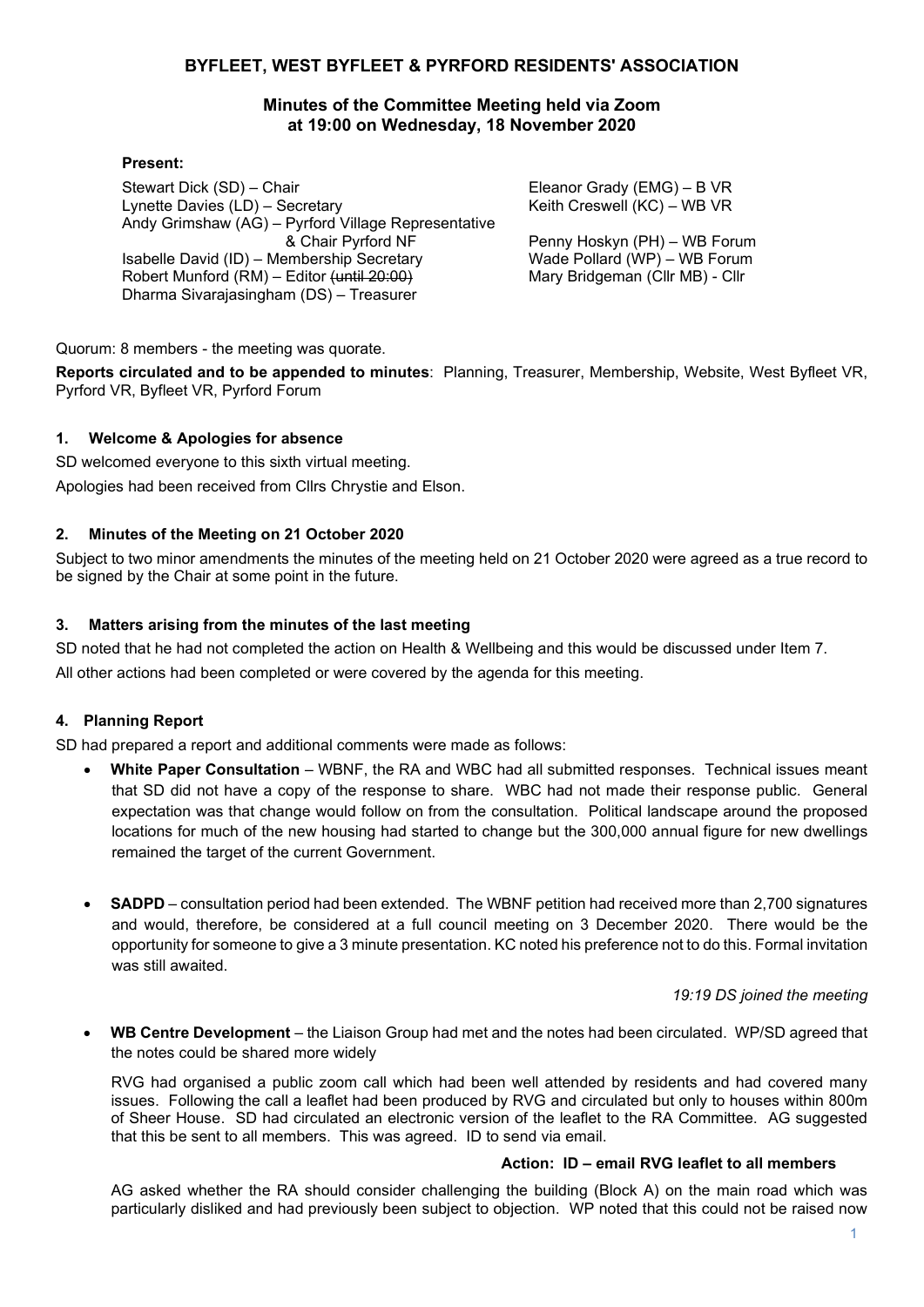but the challenge could be made at the 'reserved matters stage'. RA would consider their approach at the appropriate time.

• **Woking Joint Committee** – the meeting on 11 November 2020 had reviewed the NCIL process agreed in March 2019. Whilst minor amendments had been made the key issues of responsibility and ongoing maintenance had not been addressed. Expenditure on Pyrford cricket pavilion had been approved. Minutes were still to be agreed and therefore not available.

**Woodlands Avenue/Sheerwater Road** – having had 2 applications rejected along with associated appeals, the developer had now submitted a third application not much different from the previous applications. It was agreed that Cllr Boote should be asked to call this in. ID and Cllr Bridgeman agreed to contact her. Encouragement was given to write and object – on grounds of affect on streetscene and Basingstoke Canal conservation area.

The RA had submitted an objection.

#### **Action ID and Cllr Bridgeman - contact Cllr Boote re Woodlands planning application**

• **Byfleet** – EG drew attention to application 0904 – Eden Grove Road/Brewery Road and stated that she would investigate. She was also concerned about the proposals for Wintersells Road – waste processing facility – which she would discuss with AG.

See report for other planning applications.

#### **5. SADPD – update**

Discussion minuted under item 4. KC drew attention to proposals re Camphill tip – see his WBVR Report in item 16.

#### **6. Woking Joint Committee – Meeting 11 November 2020**

Covered under item 4.

#### **7. Health & Wellbeing in the Three Villages**

SD had emailed Councillors and the committee about SCC having delegated a range of health care responsibilities to councils over the past 2 years noting that nothing had been referenced in Councillor reports.

SD also noted that WBC was looking to formalise and sign an Alliance Agreement with North West Surrey Integrated Care Partnership

SD had also identified that when Cllr Liz Bowes had chaired the Woking Joint Committee a Health and Wellbeing task group had been active until her relinquishing the Chair in 2017, since when there was little evidence of any activity. Cllr Bowes has re-joined the group which is under the direction of Cllr Deborah Hughes. SD would contact the two councillors and talk to them about the task group, engagement with the community and possible involvement of the RA.

#### **Action SD – contact councillors re health task group**

Given the above, SD had put on hold the publication of a shorter version of the paper on health and wellbeing he had prepared and presented for discussion at the last meeting.

Once more facts had been gathered this might be a topic for the next newsletter.

KC reiterated the need to involve a medical professional in any RA initiative on health and wellbeing.

SD reminded the Committee that his intention was that this RA sub committee should preferably be chaired by a GP (possibly retired) and other members with appropriate experiences would be sought.

#### **10. Treasurer's Report – Item taken early**

The Statement of Affairs report covering the period 1 January to 18 November 2020 had been circulated before the meeting.

DS noted that the payment of the Pyrford NF grant to Byfleet NF in error was being sorted out.

Current deficit was £3k but with some further income to come in from subscriptions and invoices. Expectation was that the final deficit figure would be £2k. Hopefully as life got back to normal in 2021 subscription income would increase and the RA would be able to support the community in the ways it had done before.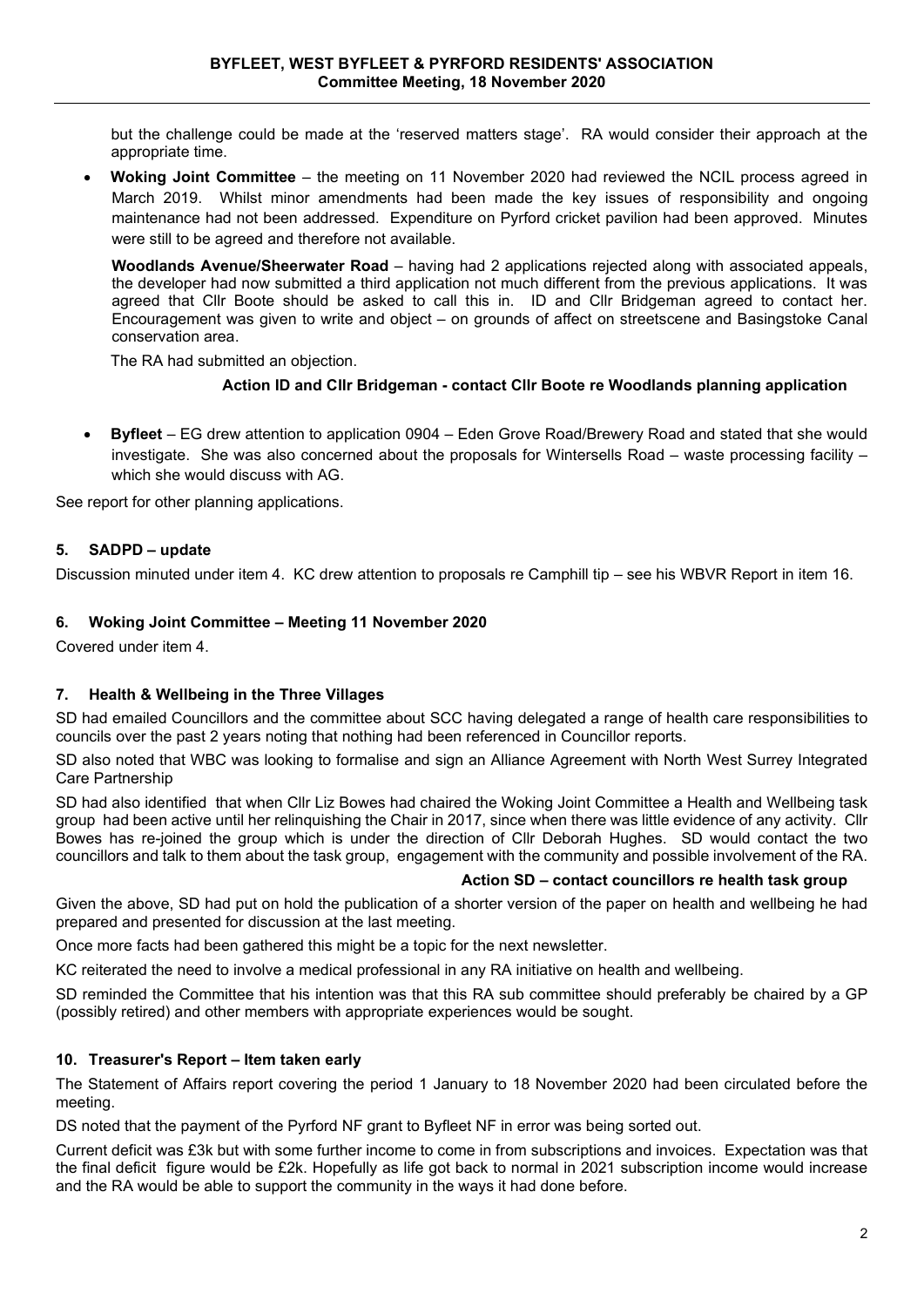It was agreed that accounts would be closed on 18 December 2020 – any membership income banked after this date would count for 2021.

*19:53 DS left the meeting*

#### **8. West Byfleet Village Centre Redevelopment Liaison Group**

Reported under item 4 above.

EG commended the work of the group and thought that it would be a good model for anything similar in the future.

#### **9. School Streets**

KC reported on the SCC consultation on road closures outside schools during opening and closing times. School road closure schemes had been introduced across the country and this initiative was not a surprise.

KC had investigated local appetite for this and asked Pyrford and Byfleet VRs to do the same.

The conclusion was that road closures would not work for any of the schools in the three villages for a number of reasons; on very main roads (Marist), problems with diverted traffic (West Byfleet and Pyrford), location of parking (Byfleet Primary). A one way system along Hart Road outside St Mary's, Byfleet, had been suggested along with the introduction of a 20mph speed limit outside all schools.

After discussion it was agreed that the RA would respond noting that closure was not possible in the three villages and requesting the introduction of 20mph on school roads, not just at school opening and closing but permanently. Suggestion for Hart Road being one way would also be included. KC would contact Mrs Chamber, St Mary's Headteacher before the response was sent.

#### **ACTION – RA to respond to SCC School Streets consultation**

#### **11. Membership Secretary's Report**

The report and data which had been circulated before the meeting was noted.

ID noted that the number of email addresses held for members continued to rise slowly. New members also continued to trickle in.

Recent email circulations had resulted in a number of delivery failures. ID was working on how to remedy this. Byfleet AMO was leaving and Graham Osborne, Byfleet street rep, who had volunteered had decided it was not for him. ID had decided to take on the role on a temporary basis as a learning opportunity.

ID had provided information on the open rate for emails sent earlier in the month.

RM asked that thought be given as to how the collection of subs would be carried out in the spring. Normally this would be done alongside delivery of the newsletter in February. There was a flyer which KC had prepared about subs which could be delivered in February noting online payment or collection in early summer. Street Reps were free to collect when they wished. Previously there had been discussions around delaying the newsletter to March or April when the weather would be better for delivery. This might also work with the Covid situation as delivery in February might still be subject to restrictions.

The use of drop ins was also discussed. Some SRs were happy to attend, others were not. How to get newsletters to VRs and SRs in the absence of drop ins needed thought. There was someone in Byfleet who had arranged such deliveries in the past and it was believed he would be willing to do so again. However, although not well attended, drop ins were a way to open the RA up to its street reps and members . It was agreed, subject to Covid restrictions that drop ins would be held.

#### **Action – discuss date for newsletter publication – February/March/April**

#### **12. Editorial**

#### **The Resident 166 – Spring 2021**

RM continued to work on ideas for articles and content and already had contributors lined up.

It was confirmed that there would be Christmas decorations in both West Byfleet and Byfleet and RM would like photos please. Lights would be turned on without big ceremonies.

A list of summer events would be good – again conditions would dictate what might be planned.

An update from RVG on Sheer House would good along with a timetable of events.

Depending on where this had got to School streets could be featured.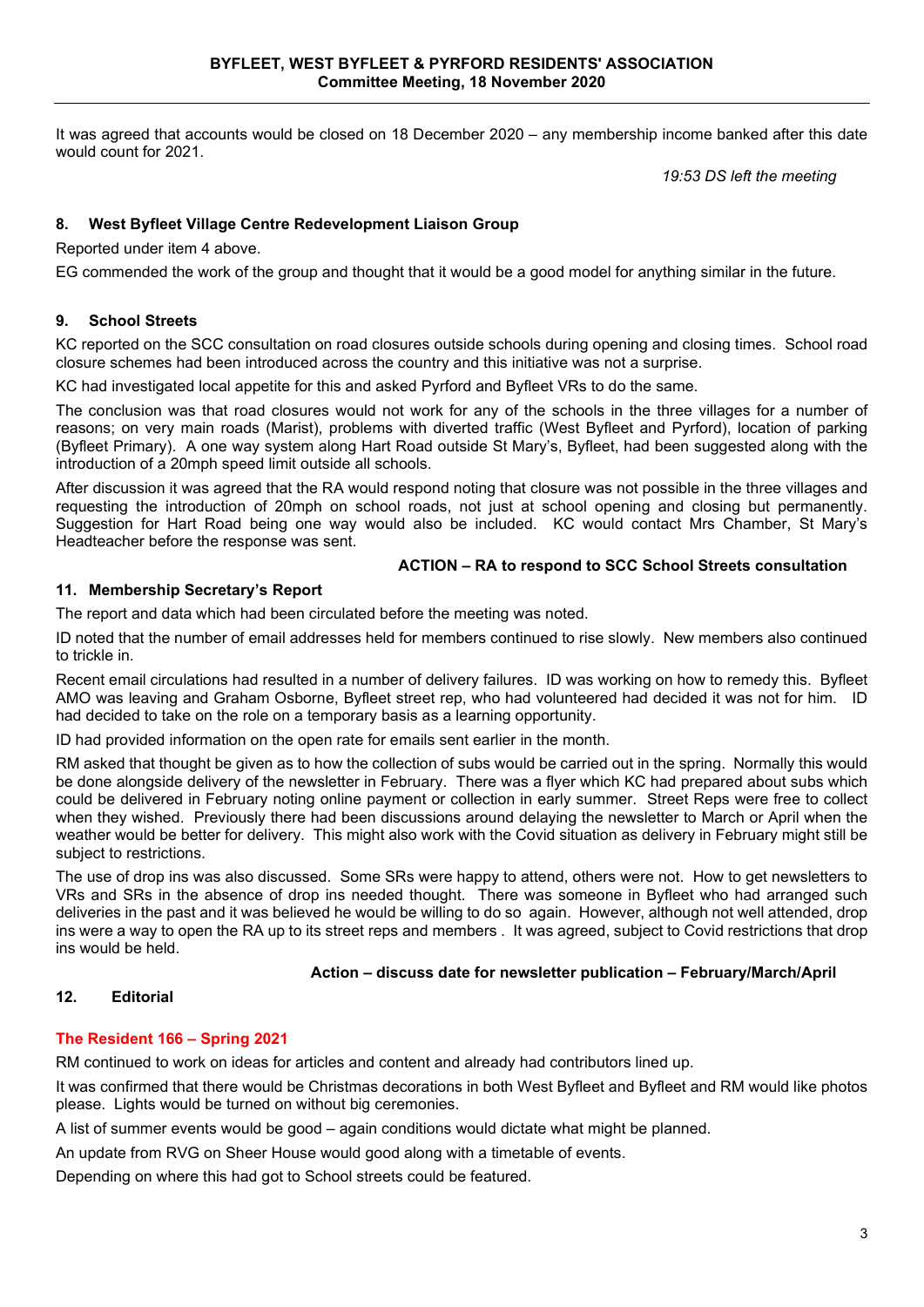#### **Advertising**

No update.

#### **13. Website**

Anita Flavell had supplied website data which had been circulated.

ID still intended to do a tidy up but had not yet had time. She also had an aim to post regularly to make the site more interesting and relevant.Posts generally required two committee members approval – normally SD and one other.

#### **14. Councillors' Reports**

Cllr GE had not sent in a report and noted that everything had been extensively covered by KC's WBVR.

Cllr Bridgeman went through a number of activities – bench on Plough Green dedicated to Boggy. Who is Boggy? She noted previous discussions re NCIL, contact with Cllr Harlow, planning application on Woodlands Ave/Sheerwater corner, Wintersells application.

The fact that there seemed to be less high rise developments in Woking being approved by WBC Planning Committee was a concern. Any reduction in housing provision in Woking centre would put additional pressure on proposals in WB to go ahead.

#### **15. Right of Way Report – Marion Malcher**

No report.

#### **16. Village Representative Reports**

**Byfleet –** EMG had provided a report and further noted:

- Sopwith Drive crossing not on Woking Joint Committee agenda but strong support from Cllr Boote and Jonathan Lord MP
- Byfleet Heritage Society 25 year anniversary EG to put RM in contact with Jim Allen re article for newsletter

#### **Action EG – contact Jim Allen re newsletter article**

• Graham Osborne would not take up the role of AMO but had agreed to help EG with other tasks ie seed project, deliveries post Covid etc

#### **West Byfleet** – KC had circulated a comprehensive reports

- WBLive committee meeting for the first time to consider next summer's event. Would find out from Cllr Boote what cycle initiatives were planned to replace the Surrey Cycle Race which SCC were no longer supporting.
- KC to amend report Octagon had not funded the Green Belt leaflet

#### **Pyrford** - AG had submitted a report.

AG had made contact with the Marshalls Parade developer but progress was still slow.

AG noted that Ernie Elliott had not been able to attend the committee meetings as he did not have the necessary technology. Alternative options ie calling into the call were proposed and AG would talk to him to see what could be done.

#### **18. Forum Reports**

**West Byfleet** – the redesignation was underway and letters had been sent out by WBC. Everyone was urged to respond. SADPD was taking up a lot of time.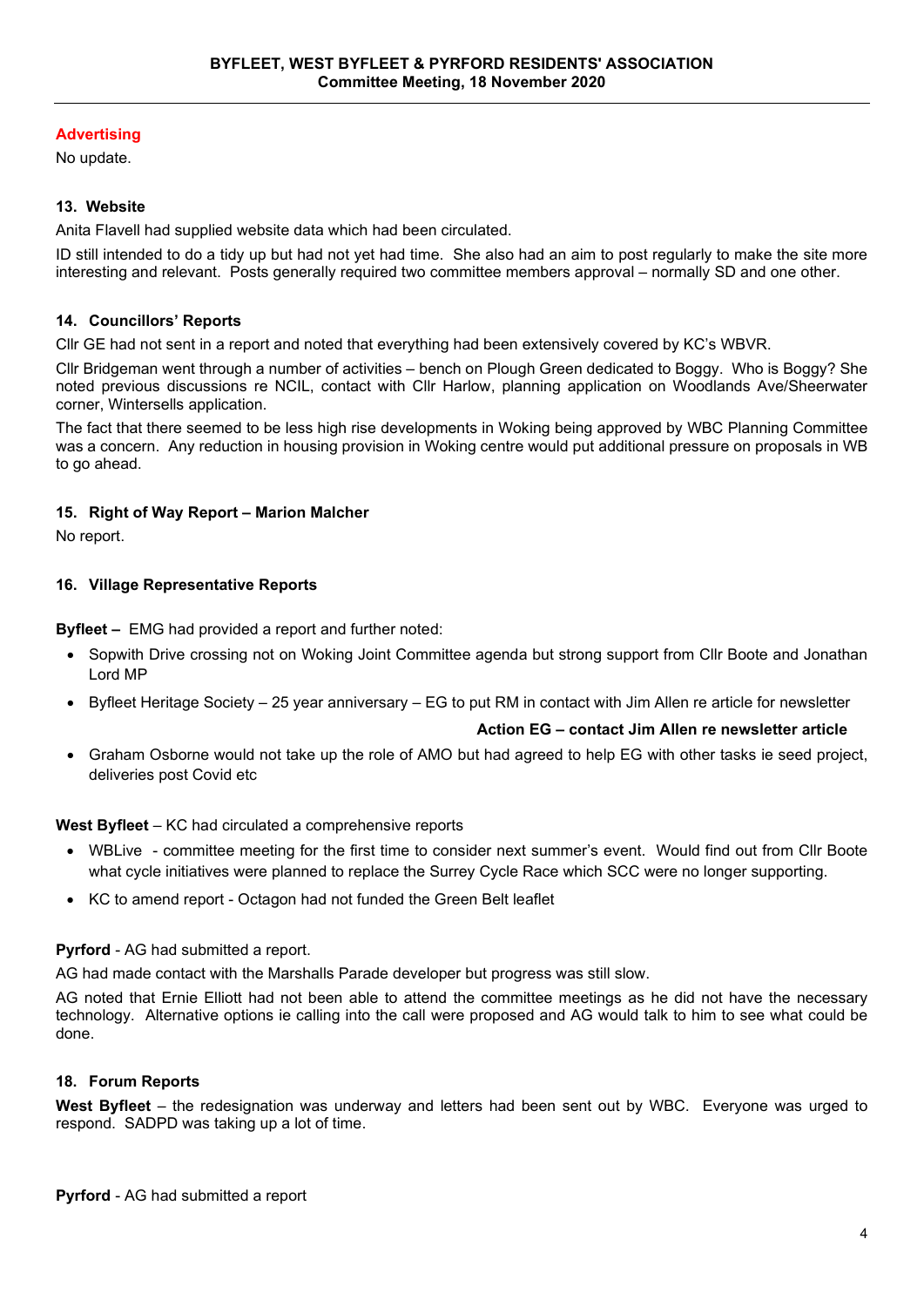AG noted the agreement for NCIL funds to be spent on the refurbishment of the cricket club and the complexity of the application process. Cllr Chrystie had provided support which had been appreciated.

**Byfleet –** no report

#### **19. AOB**

Farmers Market in West Byfleet on Saturday, 28 November 2020

New Haweli was supporting the community by supplying schools with hand sanitiser and cleansing materials. To be considered for newsletter article. During the first lock down they offered NHS staff free meals.

RVG were funding the Christmas lights in West Byfleet. They were thanked for this gesture.

**Drop in dates:** pending decision

**Meeting closed at 21:00** 

**Date of the next meeting – Wednesday, 20 January 2021**

(no meeting in December 2020)

**Meetings for 2020-21 – all at 19:00 on the third Wednesday of the month, by Zoom until further notice:**

**2021**

20 January 19 May 17 February 16 June<br>17 March 17 March 21 July 17 March<br>21 April

August – no meeting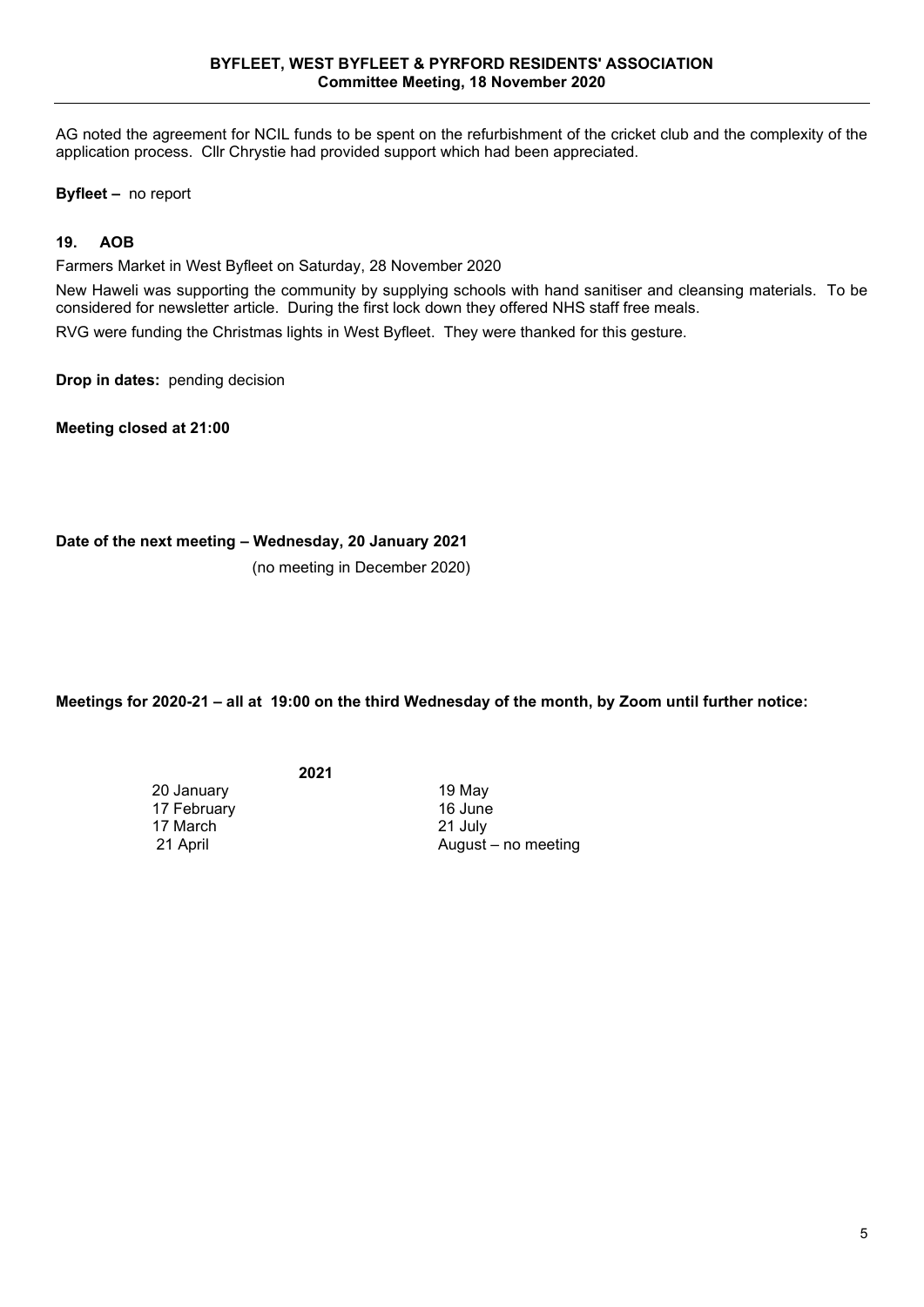# **BYFLEET, WEST BYFLEET AND PYRFORD RESIDENTS' ASSOCIATION**

# **COMMITTEE MEETING - 18th November 2020**

#### **PLANNING REPORT**

Of necessity I am for the time being standing in as Planning Coordinator.

I have attempted to extract those applications and/or decisions that I think are either of importance or interest. The vast majority of applications appear to be for fairly standard extensions or tree branch removals. Further as a result of the more streamlined planning process an increasing number are dealt with under delegated power.

Wherever possible I have visited the sites and discussed any concerns (if any) with the relevant Forum.

This report covers information received up to 17th November

#### **1. WHITE PAPER CONSULTATION**

#### **HOUSING NUMBERS**

Parallel with the main White Paper above there is a consultation on shorter term issues ahead of the main reforms. These include proposed changes to the standard method of assessing local housing need. This will primarily be done by the use of an algorithm! Likely outcome is infrastructure spending in the north and few new homes, many new homes in the south and little infrastructure spending beyond current commitments. While the housing numbers for Woking are actually advantageous, for the South East as a whole they are rather alarming.

#### **CONSULTATION**

WBNF have submitted their response.

I also submitted a response on behalf of the RA. I did this on line which saved a huge amount of time retyping the questions. However when I pressed the submit box off it went but leaving me with no record of what I had said. Irritating!

WBC have also submitted their response which at this time remains confidential.

There is no doubt that the current planning system is cumbersome, complex, uncertain and far too slow. Also the time it takes to have a local Plan approved is not acceptable. An important and concerning element is the potential reduction of local democracy in planning decisions. That is an aspect I focused on.

#### **2. SADPD**

The Inspector's report with modifications was published on the 18th September. The eight week consultation period finished on the 6th November but that morning it was extended for a further four weeks so we now have until the 14th December.

Keith will update us on the position with the WBNF petition.

I have written a response on behalf of the RA.

With social media the whole matter remains rather contentious but many statements refer to issues that are settled and will not change.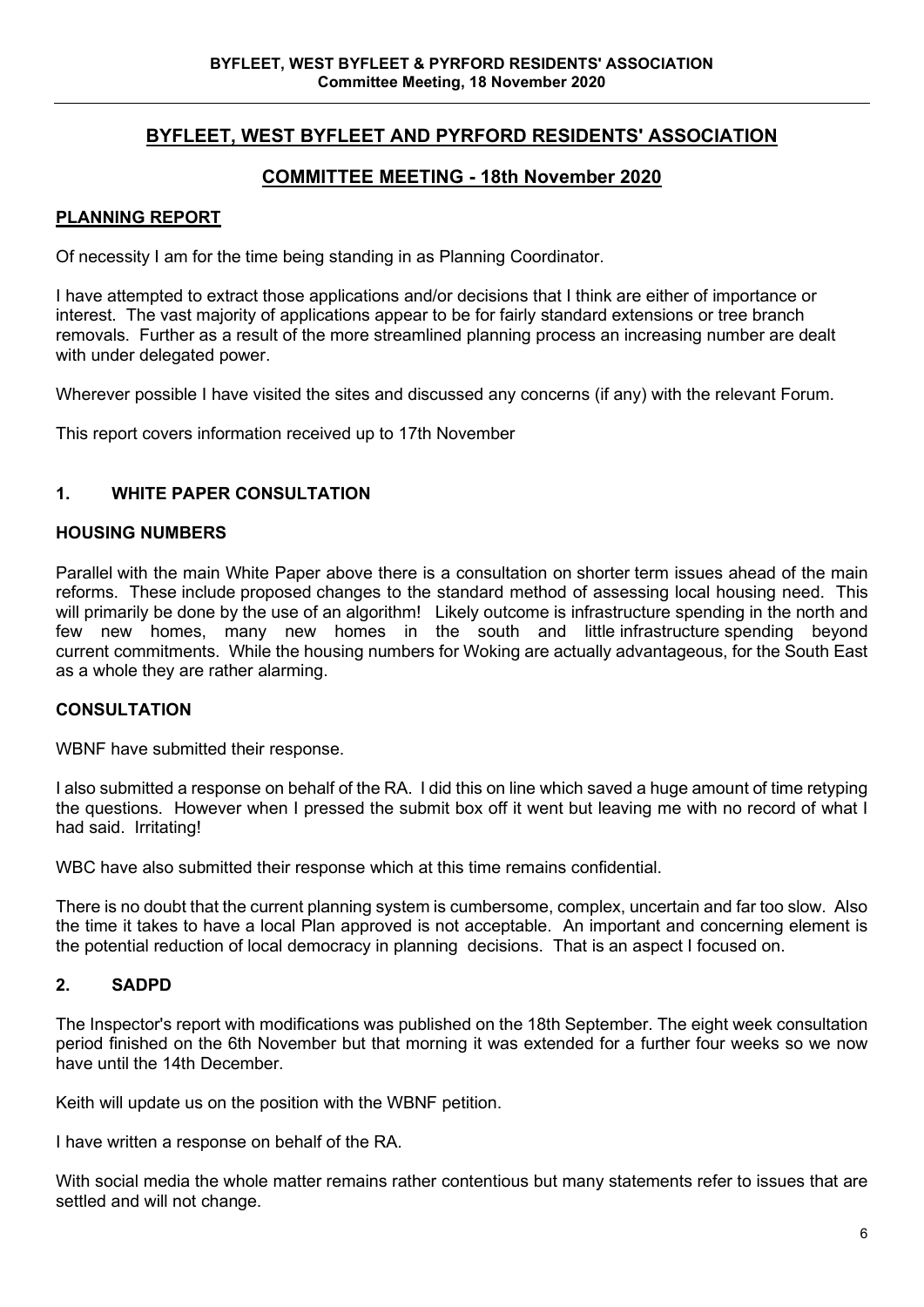# **3. WEST BYFLEET VILLAGE CENTRE REDEVELOPMENT**

A liaison group comprising representatives from:

- > WBNF
- > WBBA
- > RA
- > COUNCILLORS

has been formed. Terms of reference have been agreed. we have now held four meetings with RVG (the developer)

RVG have submitted their demolition application (**PLAN/2020/0753**) to Woking Council along with a demolition statement. Approved

#### **Reference: PLAN/2020/0619**

Proposal: EIA Scoping Opinion in respect of a proposed section 73 application to vary conditions 04 and 05 of outline planning permission reference PLAN/2017/0128 to enable the reconfiguration of Block B to a "H" shape, relocate a core of Block B, provide a pedestrian bridge link between Blocks A and C, provide balconies on all facades of Blocks A, B and C and make changes to the basement level, land use parameters, car parking and timescales.

#### **Reference: PLAN/2020/0801**

Section 73 application for variation of conditions 04 and 05 (approved plans/documents) of PLAN/2017/0128 dated 21.12.2017 (Outline planning application (all matters reserved except for access) for demolition of all buildings on the site and retail and leisure led mixed use redevelopment comprising up to 5,000 sqm GIA of retail and leisure uses (Use Classes A1/A2/A3/A4/A5), up to 2,000 sqm GIA of commercial use (Use Class B1a), up to 20,500sq m GIA residential (or maximum of 255 units) (Use Class C2/C3 or C3), up to 300 sqm GIA of community use (Use Class D1), together with the provision of basement space, car and cycle parking, highway works, public realm improvements and associated works) to reconfigure the upper floor layout of Block B to provide an H shaped form, make changes to Classes A1-A5, B1(a), C3 and C2 floorspace parameters, reduce the minimum parameter of basement floorspace and amend the level of the basement AOD, reduce the minimum parameter of residential car parking spaces (no change to the amount of public parking), increase the maximum storeys (whilst maintaining the maximum height AOD), introduce second vehicular access point onto Madeira Road, amend the layout of private amenity space and increase balcony locations and reflect amendments to the Use Classes Order that came into force on 1 September 2020.

#### **Status: - Pending Consideration** Comment Date: - 25th October 2020

In the meantime demolition is unlikely to start before June 2021 with onsite construction commencing December 2021. They expect to have section 73 consent in December with detailed Planning Consent in March/April 2021

Comments may still be made.

I have distributed the most recent Liaison Group minutes and the information leaflet prepared by the developer.

#### **4. WOKING JOINT COMMITTEE - 11TH NOVEMBER 2020**

Two items of particular interest.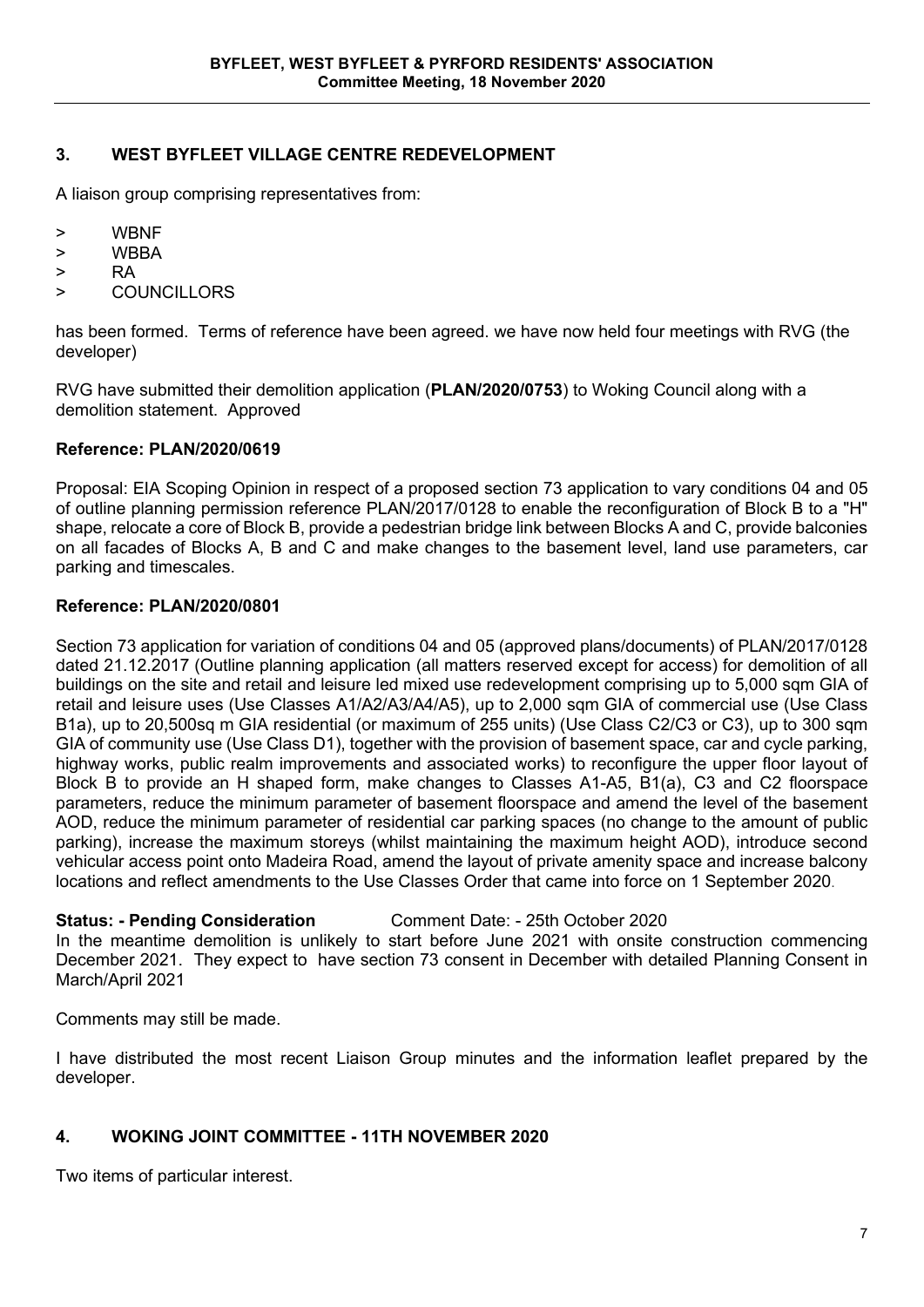- (i) The NCIL process was agreed in March 2019 with a review in 12 months time. That review has now taken place. While helpful minor amendments were agreed, main issues such as project responsibility and the cost of on going maintenance though raised were ignored.
- (ii) The Joint Committee has a Health and Well Being Task Group. I have requested its terms of reference which request has been ignored.

### **5. PLAN/2020/0602**

Address: 47A Old Woking Road

Erection of part two storey, part single storey rear extension incorporating 1no. single dormer, side dormer to existing outrigger, 1no. single dormer to rear elevation and 2no. single dormers to fromt elevation to create 2no. studio flats at first floor level and 1no. one bedroom flat within roof space. Provision for 2no. parking spaces to rear and revised bin storage layout.

Planning Committee.

#### **Pending Consideration**

### **6. PLAN/2019/1013**

Address: 9 Old Woking Road

Erection of a part four storey, part three storey building comprising 2x ground floor retail units (A1 use) and 5x dwellings (3x two bed and 2x three bed) and associated parking and bin and cycle storage following demolition of existing building.

There is an Appeal to the Secretary of State against the non-determination of the planning application.

No further news.

#### **7. PLAN/2020/0811**

Address: 73 Hollies Avenue, West Byfleet

Erection of replacement garage/store following demolition of existing garage/store

#### **Permission granted**

#### **8. PLAN/2020/0813**

Address: 115 Station Road, West Byfleet

Erection of a rear outbuilding following demolition of an existing rear outbuilding (amended description).

#### **Permission granted**

### **9. PLAN/2020/0799**

Address: 7 Hamilton Avenue, Pyrford, Woking

Erection of a two storey side extension and single storey rear extension

#### **Pending Consideration (Delegated)**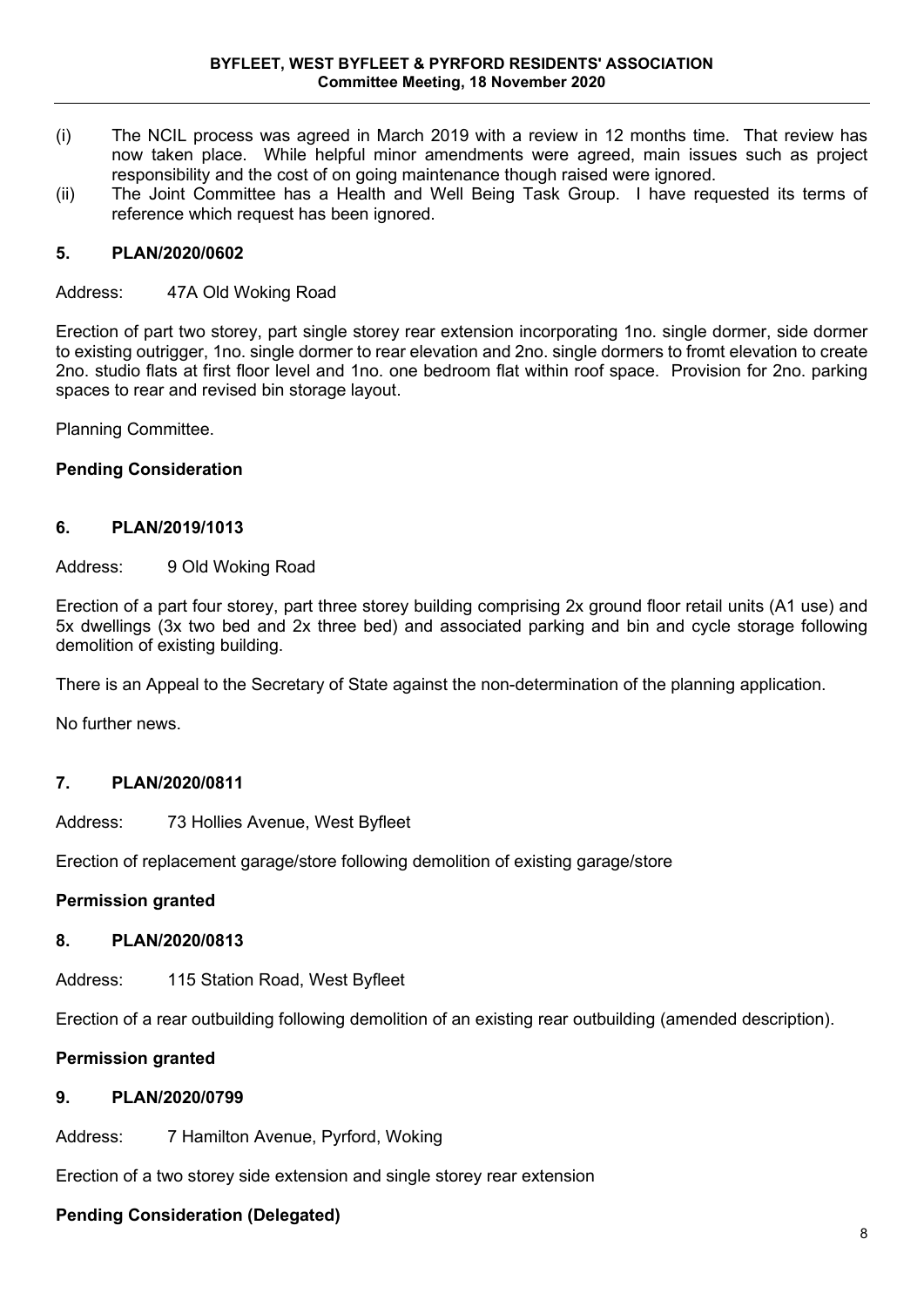#### **10. PLAN/2020/0828**

Address: 30 Boltons Lane, Pyrford, Woking

Demolition of the existing single storey side structure followed by the erection of a two storey side and front extension, a first floor extension to the side and front and a new open plan Porch to the front of the existing dwelling.

#### **Permission granted**

#### **11. PLAN/2020/0807**

Address: Waitrose 60 Station Approach

Variation of condition 12 of planning permission 86/1286 dated 26.06.1987 for the erection of a supermarket, associated servicing car parking, landscaping and provision of a separate car park for the health centre.

Current delivery times:

- > Monday to Saturday 6.00 23.00 hours
- > Sunday and Bank Holidays 7.00 21.00 hours

Proposed delivery times:

- > Monday to Saturday NO CHANGE
- > Sunday and Bank Holiday 7.00 22.00 hours i.e. plus ONE HOUR

**The extra hour on Sundays and Bank Holidays is sought only for eCommerce operations and no changes to the current delivery restrictions for HGV deliveries are sought.**

#### **PENDING CONSIDERATION. COMMENTS BY 2ND NOVEMBER. RA SUPPORTS**

#### **12. PLAN/2020/0846**

Address: Pyrford Place Farm, Pyrford Road, Woking

Erection a single storey dwelling and formation of a vehicular access onto Lock Lane following demolition of existing stables and field shelter

#### **Pending Consideration (Delegated) Comments by 27th October**

#### **RA objected**

#### **13. PLAN/2020/0771**

Address: Little Orchard Aviary Road Pyrford Woking

Proposed replacement of old wooden conservatory with a poly carbonate roof, and new UPVC windows, with a new fibre glass insulated flat roof, with a lantern.

**Pending Consideration Consultation Date - 5th November**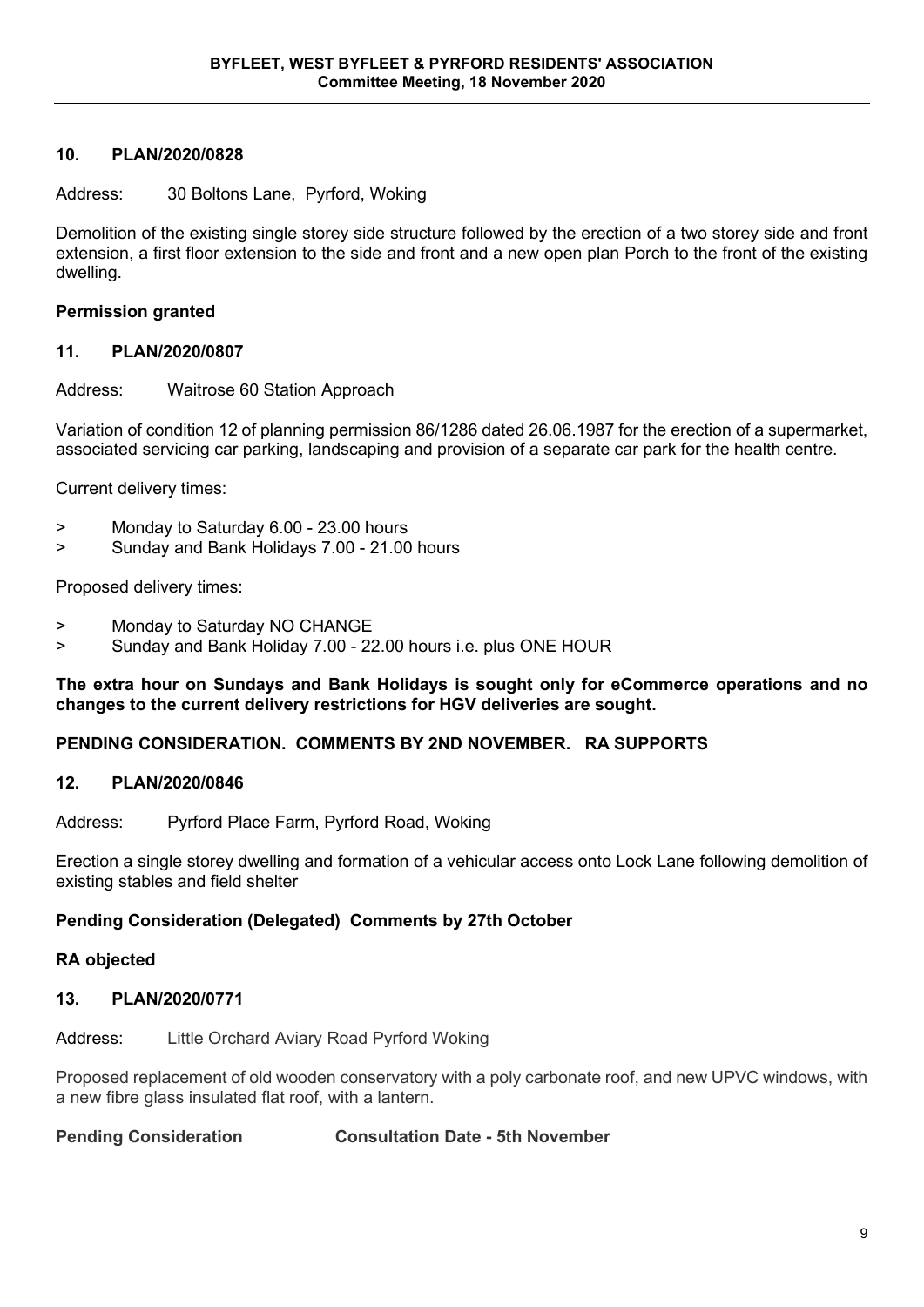#### **14. PLAN/2020/0901** (delegated)

#### Address: 12 Lincoln Drive Pyrford Woking

Erection of a single storey rear extension and first floor side extension.

**Pending Consideration Consultation Date 6th November**

#### **15. PLAN/2020/0725**

Address: Shanaz 9 Blackwood Close West Byfleet Surrey KT14 6PW

Erection of a two storey front extension and roof alterations and single storey front porch. Erection of a single storey rear extension following demolition of existing 2no conservatories. Alterations to fenestration.

#### **Delegated and Permitted**

#### **16. PLAN/2020/0926**

Address: Spindrift Pyrford Road West Byfleet Surrey KT14 6RE

Erection of single storey rear extension with wrap around two storey side extension. Further two storey front extension which includes moving front entrance with covered porch area. New dormers to the front and rear.

#### **Pending Consideration**

#### **17. PLAN/2020/0929**

Address: Graylings 5 Hamilton Avenue Pyrford Woking Surrey GU22 8RS

Erection of part single, part two storey side and rear extensions and raised patio.

#### **Pending Consideration**

#### **18. PLAN/2020/0894**

Address: Qaro Pyrford Heath Pyrford Woking Surrey GU22 8SR

Prior notification for enlargement of a dwelling house by construction of an additional storey.

#### **Pending Consideration**

#### **19. PLAN/2020/0902**

Address: 145 Old Woking Road Woking Surrey GU22 8PD

Proposed single storey extension to existing garage and raised roof to create accommodation ancillary to the main house.

#### **Pending Consideration**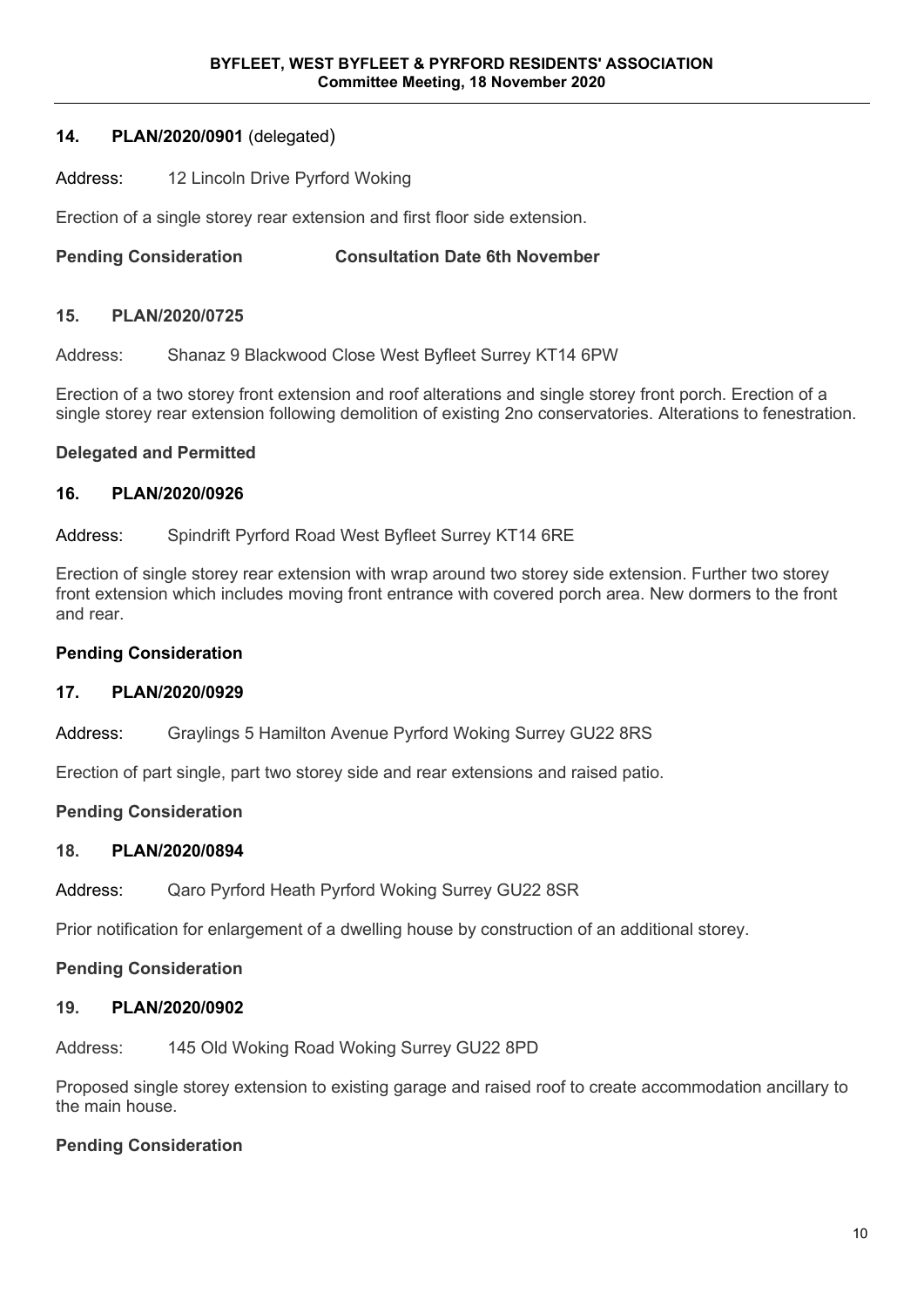#### **20. PLAN/2020/0934**

#### Address: 145 Old Woking Road Woking Surrey GU22 8PD

Erection of a single storey rear extension. Proposed glazed enclosure of existing terrace at first floor and extended terrace over orangery.

#### **Pending Consideration**

#### **21. PLAN/2020/0769**

Address: Copper Beech Old Woking Road West Byfleet Surrey GU22 8PQ

Erection of a single storey side extension, conversion of existing garage to habitable accommodation together with formation of new roof over and remodelling of facades to include cladding and projecting gable to front elevation (amended description).

#### **Delegated and Permitted**

#### **22. PLAN/2020/0907**

Address: Woodlands Sheerwater Road West Byfleet Surrey KT14 6AH

Erection of a three storey building including accommodation in the roof space comprising 8x self-contained flats following demolition of existing dwelling and ancillary buildings and provision of associated bin and cycle storage, parking, retaining walls and landscaping

Consultation 18th November

#### **Pending Consideration**

The RA has objected.

#### **23**. **PLAN/2020/0886**

Address: Domus Sheerwater Road West Byfleet Surrey KT14 6AA

Erection of a two storey building including accommodation in the roof space comprising 10x self-contained flats following demolition of existing dwelling and provision of associated bin and cycle storage, parking, access and landscaping.

#### Consultation 2nd December

#### **Pending Consideration**

#### **24**. **PLAN/2020/0288**

Address: 41 Windsor Way Woking Surrey GU22 8DJ

Erection of a part two storey, part single storey front, side and rear extensions and erection of detached outbuilding following demolition of the existing extensions.

#### **Permitted**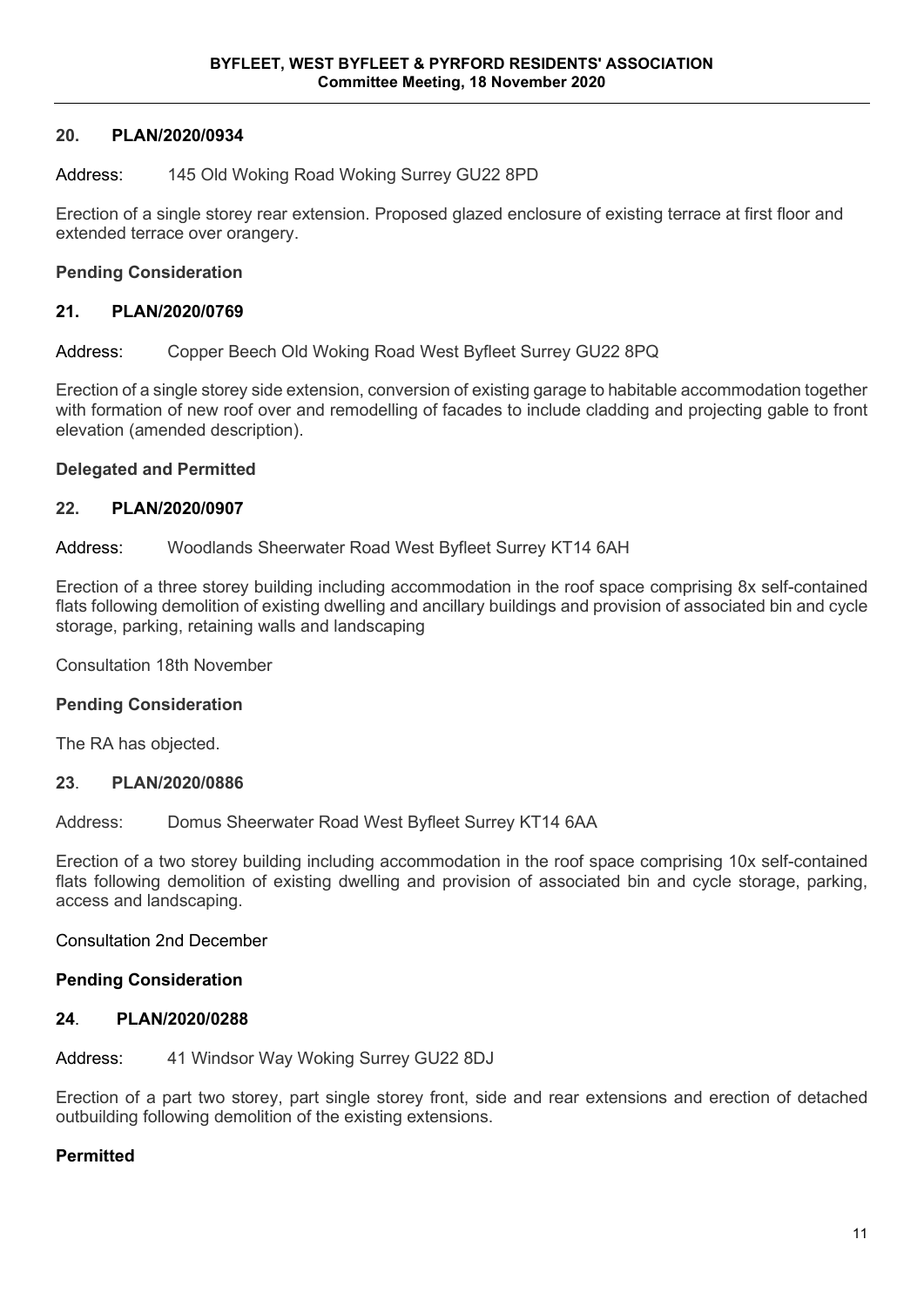### **25. PLAN/2020/0953**

Address: Motor Industry Training Ltd Unit 10 Camphill Industrial Estate West Byfleet Surrey KT14 6EW

Proposed material change of use for unit 10 from Class E (Commercial, Business and Service) to use Class B2 (General Industrial) with MOT (Sui Generis)

# **Pending Consideration**

*Ref:SJCD/RA/Planning Report/Novemberr 2020*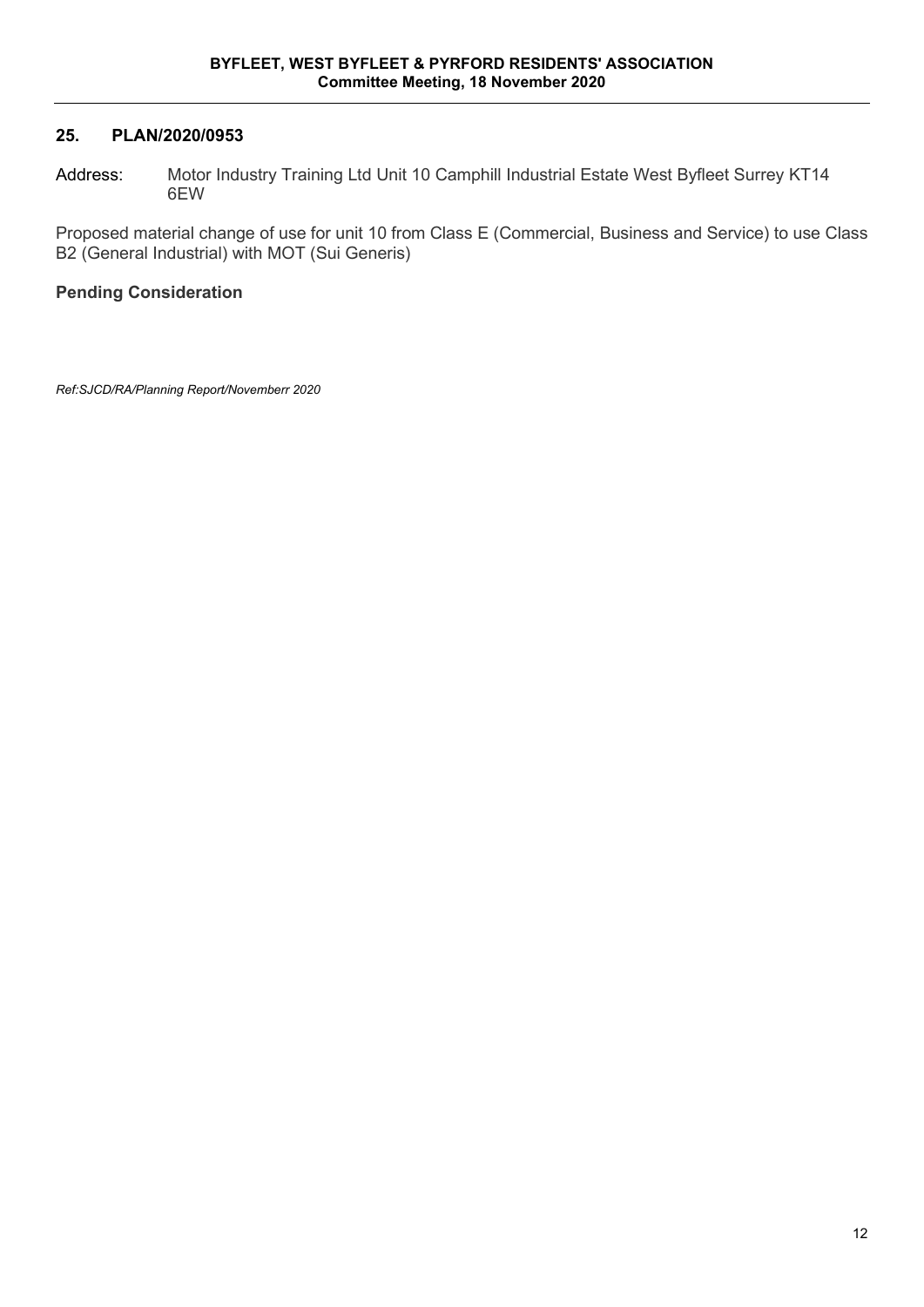# **TREASURER'S REPORT 18 November 2020**

The following Statement of Financial Affairs is for the period from 1<sup>st</sup> of January 2020 to 18<sup>th</sup> of November 2020.

# **Update on financials**

Our year to date subscription collection £8,229 (October £8,139) pounds. We have invoiced £1,180 to date for advertising and collected £1,030. Our total cash reserves remain healthy at £24,589. For the current year we have a deficit of £3,003 (October £96). We expect to close the year with a deficit. Invoice raised for Alan Greenwood in March (£150) received a cheque but yet to be bank. I will invoice further £990 for advertisement later in the month and we hope to collect some of this cash in December.

We have now paid annual grants to the Neighbourhood Forums. We have deduct £500 from West Byfleet Neighbourhood Forum as previously highlighted for their contribution towards SADPD consultation. By an error The Pyrford grant was paid into Byfleet Form account. We have contacted Fiona to repay the funds so Pyrford can be reimbursed in the next few days.

Notes and open items.

- 1 RA had received an invoice for £4,491 from Bell Cornwell. This is below the anticipated £5,000 funds set aside by the RA in 2019. This invoice was settled in January 2020.
- 2 Charitable status and gift aid progress is slow due to regulation 19, Covid-19 and other urgent matters. We are deferring this until 2021.
- 3 COVID-19: In 2020, subscriptions income is expected to be up to 25% lower than 2019. This is due to the lockdown and paused collection activity for almost 4 months. This reduction is expected to be around £3,500 based on our 2019 results. We also expect to have fewer advertisements in our resident magazine and expect collection to take longer than usual.

Dharma Sivarajasingham Hon. Treasurer 18/11/2020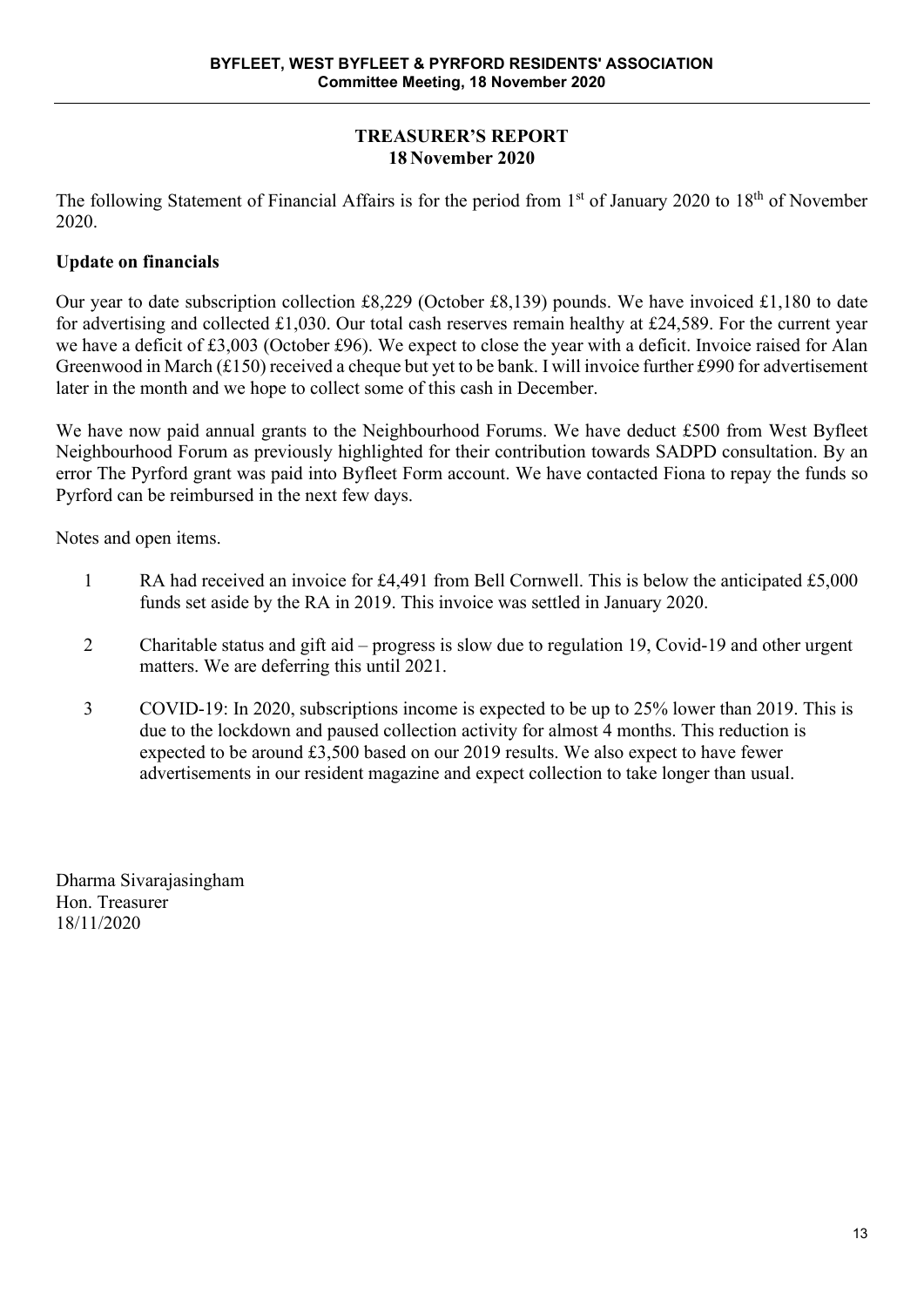# **Byfleet, West Byfleet & Pyrford**

**Residents Association** to 18 November 2020

| £<br>£<br><b>INCOME</b><br><b>Subscriptions and member</b><br>donations:<br><b>Byfleet</b><br>1,339<br>West Byfleet<br>3,234<br>Pyrford<br>3,631<br>Subscriptions not<br>allocated<br>25<br>2019 paid in 2018<br>2020 paid in 2019 or to<br>be allocated<br>8,229<br><b>Advertising (includes receipts</b><br>from 2019 invoices)<br>1,260<br><b>Bank Interest</b><br>35<br><b>Donations</b><br>Other<br><b>Total Income</b><br>9,524<br><b>EXPENDITURE</b><br>The Resident<br>2,034<br><b>Committee Expenses</b><br><b>Street Rep Drop Ins</b><br>39<br>Room Hire not Comm.<br>131<br><b>AGM</b><br>105<br>Fetes<br>Display/Equipment<br>Donations:<br>500<br><b>Community Support</b><br>4,792<br>310<br>Insurance |
|----------------------------------------------------------------------------------------------------------------------------------------------------------------------------------------------------------------------------------------------------------------------------------------------------------------------------------------------------------------------------------------------------------------------------------------------------------------------------------------------------------------------------------------------------------------------------------------------------------------------------------------------------------------------------------------------------------------------|
|                                                                                                                                                                                                                                                                                                                                                                                                                                                                                                                                                                                                                                                                                                                      |
|                                                                                                                                                                                                                                                                                                                                                                                                                                                                                                                                                                                                                                                                                                                      |
|                                                                                                                                                                                                                                                                                                                                                                                                                                                                                                                                                                                                                                                                                                                      |
|                                                                                                                                                                                                                                                                                                                                                                                                                                                                                                                                                                                                                                                                                                                      |
|                                                                                                                                                                                                                                                                                                                                                                                                                                                                                                                                                                                                                                                                                                                      |
|                                                                                                                                                                                                                                                                                                                                                                                                                                                                                                                                                                                                                                                                                                                      |
|                                                                                                                                                                                                                                                                                                                                                                                                                                                                                                                                                                                                                                                                                                                      |
|                                                                                                                                                                                                                                                                                                                                                                                                                                                                                                                                                                                                                                                                                                                      |
|                                                                                                                                                                                                                                                                                                                                                                                                                                                                                                                                                                                                                                                                                                                      |
|                                                                                                                                                                                                                                                                                                                                                                                                                                                                                                                                                                                                                                                                                                                      |
|                                                                                                                                                                                                                                                                                                                                                                                                                                                                                                                                                                                                                                                                                                                      |
|                                                                                                                                                                                                                                                                                                                                                                                                                                                                                                                                                                                                                                                                                                                      |
|                                                                                                                                                                                                                                                                                                                                                                                                                                                                                                                                                                                                                                                                                                                      |
|                                                                                                                                                                                                                                                                                                                                                                                                                                                                                                                                                                                                                                                                                                                      |
|                                                                                                                                                                                                                                                                                                                                                                                                                                                                                                                                                                                                                                                                                                                      |
|                                                                                                                                                                                                                                                                                                                                                                                                                                                                                                                                                                                                                                                                                                                      |
|                                                                                                                                                                                                                                                                                                                                                                                                                                                                                                                                                                                                                                                                                                                      |
|                                                                                                                                                                                                                                                                                                                                                                                                                                                                                                                                                                                                                                                                                                                      |
|                                                                                                                                                                                                                                                                                                                                                                                                                                                                                                                                                                                                                                                                                                                      |
|                                                                                                                                                                                                                                                                                                                                                                                                                                                                                                                                                                                                                                                                                                                      |
|                                                                                                                                                                                                                                                                                                                                                                                                                                                                                                                                                                                                                                                                                                                      |
|                                                                                                                                                                                                                                                                                                                                                                                                                                                                                                                                                                                                                                                                                                                      |
|                                                                                                                                                                                                                                                                                                                                                                                                                                                                                                                                                                                                                                                                                                                      |
|                                                                                                                                                                                                                                                                                                                                                                                                                                                                                                                                                                                                                                                                                                                      |
|                                                                                                                                                                                                                                                                                                                                                                                                                                                                                                                                                                                                                                                                                                                      |
|                                                                                                                                                                                                                                                                                                                                                                                                                                                                                                                                                                                                                                                                                                                      |
|                                                                                                                                                                                                                                                                                                                                                                                                                                                                                                                                                                                                                                                                                                                      |
|                                                                                                                                                                                                                                                                                                                                                                                                                                                                                                                                                                                                                                                                                                                      |
|                                                                                                                                                                                                                                                                                                                                                                                                                                                                                                                                                                                                                                                                                                                      |
| Postage, Stationery & Printing<br>1,287                                                                                                                                                                                                                                                                                                                                                                                                                                                                                                                                                                                                                                                                              |
| Sundries/Losses                                                                                                                                                                                                                                                                                                                                                                                                                                                                                                                                                                                                                                                                                                      |
| Database/Web Expenses<br>1,355                                                                                                                                                                                                                                                                                                                                                                                                                                                                                                                                                                                                                                                                                       |
| Mileage/Parking                                                                                                                                                                                                                                                                                                                                                                                                                                                                                                                                                                                                                                                                                                      |
| Forums - Pyrford<br>0                                                                                                                                                                                                                                                                                                                                                                                                                                                                                                                                                                                                                                                                                                |
| - Byfleet (PMT error to recoverd and                                                                                                                                                                                                                                                                                                                                                                                                                                                                                                                                                                                                                                                                                 |
| pay Pyrford)<br>1311                                                                                                                                                                                                                                                                                                                                                                                                                                                                                                                                                                                                                                                                                                 |
| - West Byfleet<br>663                                                                                                                                                                                                                                                                                                                                                                                                                                                                                                                                                                                                                                                                                                |
| 1974                                                                                                                                                                                                                                                                                                                                                                                                                                                                                                                                                                                                                                                                                                                 |
| <b>Total Expenditure</b><br>12,527                                                                                                                                                                                                                                                                                                                                                                                                                                                                                                                                                                                                                                                                                   |
| Surplus/(Deficit)<br>(E3,003)                                                                                                                                                                                                                                                                                                                                                                                                                                                                                                                                                                                                                                                                                        |
|                                                                                                                                                                                                                                                                                                                                                                                                                                                                                                                                                                                                                                                                                                                      |
| <b>Opening Cash</b><br>£27,589                                                                                                                                                                                                                                                                                                                                                                                                                                                                                                                                                                                                                                                                                       |
| Surplus/(Deficit)<br>(£3,003)                                                                                                                                                                                                                                                                                                                                                                                                                                                                                                                                                                                                                                                                                        |
| <b>Closing Cash</b><br>£24,586                                                                                                                                                                                                                                                                                                                                                                                                                                                                                                                                                                                                                                                                                       |
| Analysis of Cash<br><b>Current Account</b><br>2,407                                                                                                                                                                                                                                                                                                                                                                                                                                                                                                                                                                                                                                                                  |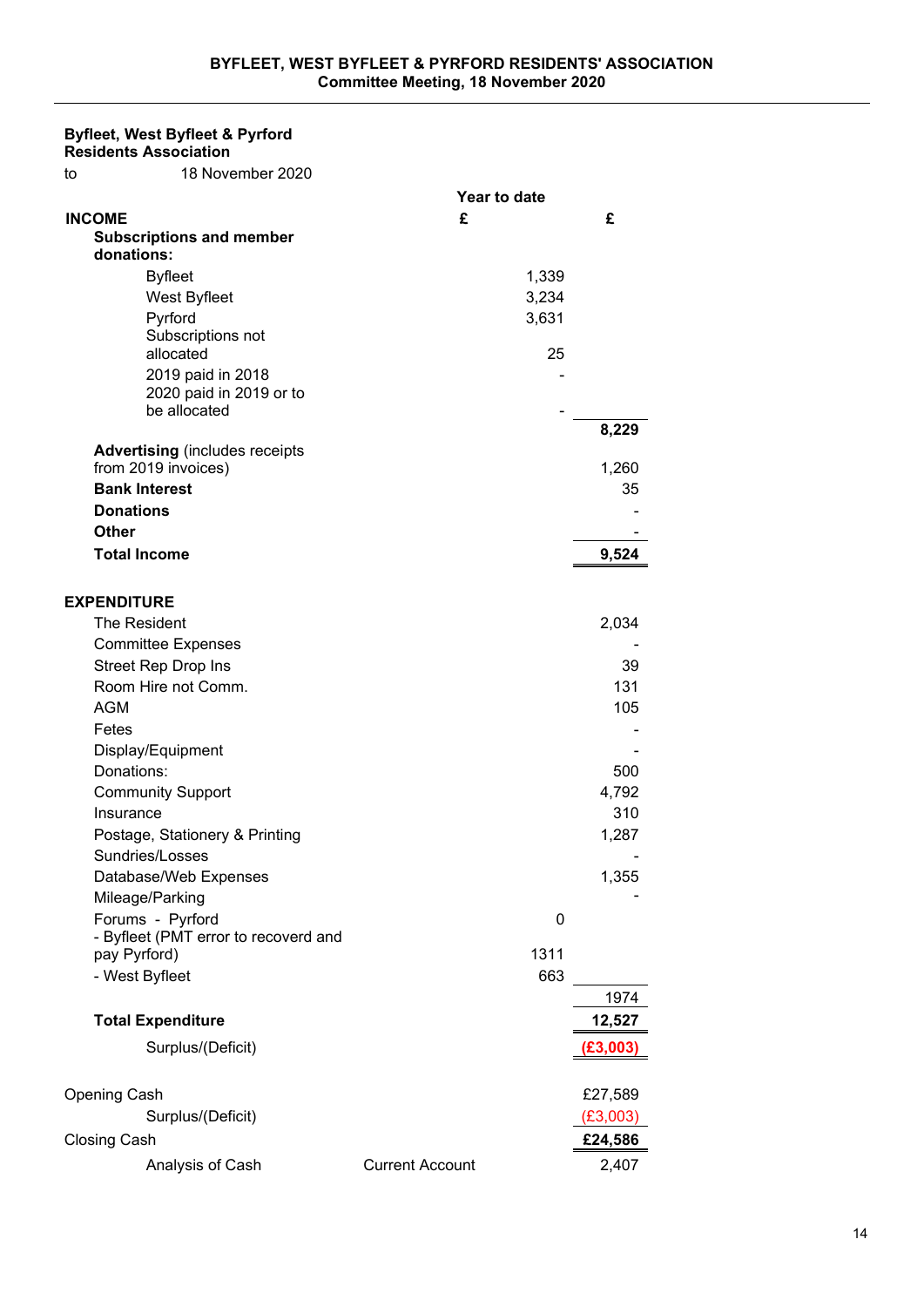#### **BYFLEET, WEST BYFLEET & PYRFORD RESIDENTS' ASSOCIATION Committee Meeting, 18 November 2020**

|   |                                          | Un allocated Collections<br>Accounts + 2020 subs not |         |
|---|------------------------------------------|------------------------------------------------------|---------|
|   |                                          | allocated                                            | 10      |
|   |                                          | <b>Overnight Deposit</b>                             | 7,008   |
|   |                                          | 32Day deposit                                        | 15,160  |
|   |                                          |                                                      | £24,586 |
|   |                                          |                                                      |         |
|   |                                          |                                                      |         |
| * |                                          |                                                      |         |
|   | <b>Donations</b><br>FRIENDS OF BYFLEET - |                                                      | £       |
|   | <b>GODFREY BENCH</b>                     |                                                      | 250     |
|   | <b>BYFLEET AMENITIES</b>                 |                                                      | 250     |
|   |                                          |                                                      |         |
|   |                                          |                                                      | £500    |
|   |                                          |                                                      |         |
| * | <b>Community Support</b>                 |                                                      |         |
|   | <b>BELL CORNWELL RE-</b><br>SADPD        |                                                      |         |
|   | Printing Leaflets - walk                 |                                                      | 4,491   |
|   | in Centre                                |                                                      | 301     |
|   |                                          |                                                      | 4,792   |
| * |                                          |                                                      |         |
|   | <b>Sundries</b>                          |                                                      |         |
|   |                                          |                                                      | £0      |
|   |                                          |                                                      |         |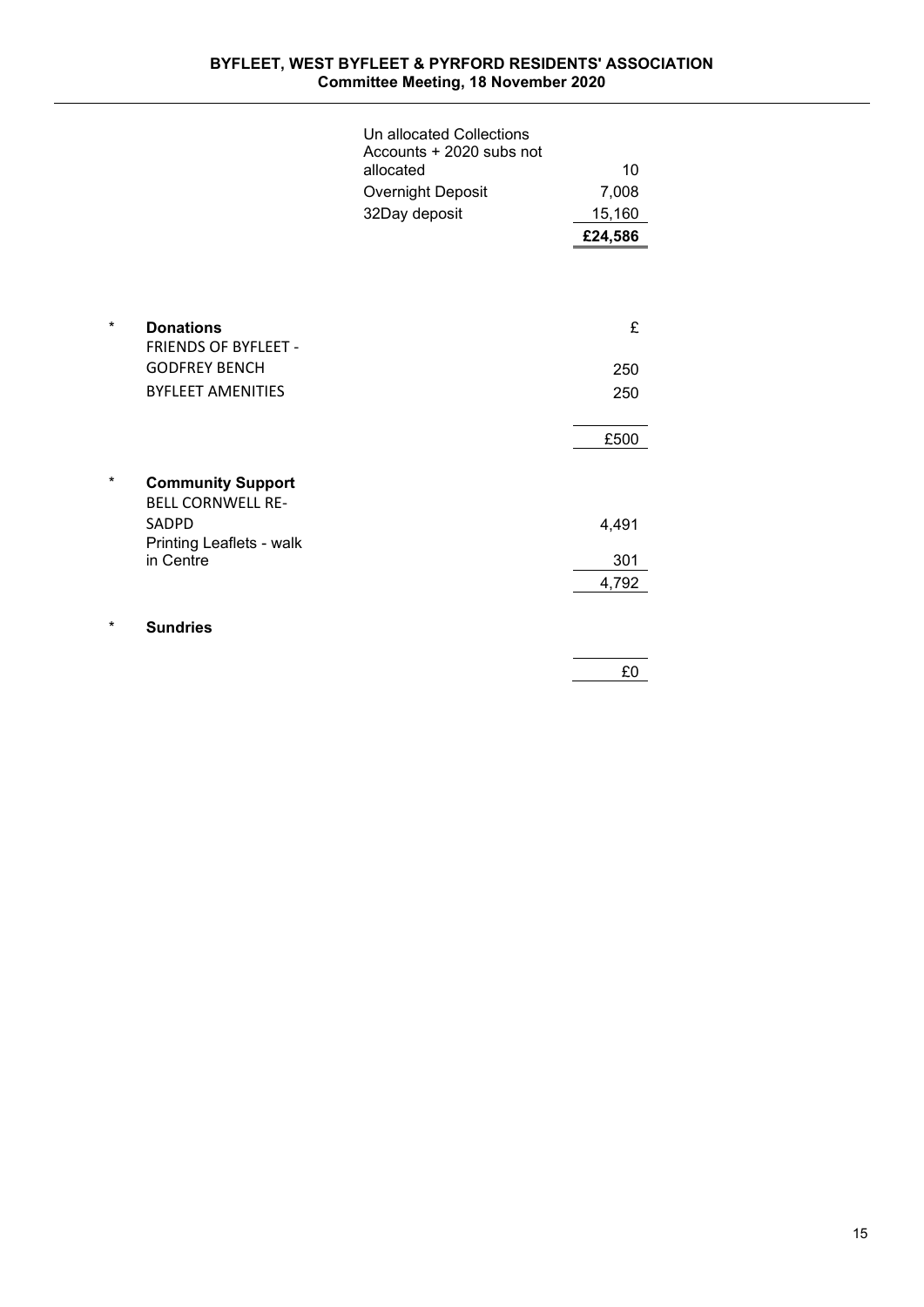# **MEMBERSHIP REPORT NOVEMBER 2020 (17 NOVEMBER 2020)**

# **KEY POINTS 2020 YEAR**

Membership subscriptions of **£8219** have been entered into the membership database and subscriptions of **£0**  have been banked but have yet to be entered and attributed to individual household members.

|                | Cash held | Banked not | 1 <sub>n</sub> | Totals |
|----------------|-----------|------------|----------------|--------|
|                | by VRs    | entered    | Membership     |        |
|                |           |            | Database       |        |
|                |           | ىمە        | ىلە            |        |
| <b>Byfleet</b> | 256       |            | 1339           | 1595   |
| West Byfleet   |           |            | 3249           | 3249   |
| Pyrford        |           |            | 3631           | 3631   |
| <b>TOTAL</b>   | 256       |            | 8219           | 8475   |

# **Email addresses:**

The number of email addresses is **52.1% of total membership**, having grown from 35% at December 2018. At the recent upload of email addresses from the database into MailChimp (this is the method by which mass emails must be sent) a total of 106 email addressed were "bounced", which will require a more detailed review to determine why.

# **Byfleet – AMO role**

Grahame Osborn decided not to take on the role of Byfleet AMO, and so I have decided that I will assume this role in the short term. It will allow me to better understand the process from receiving the subscription envelopes through to banking the proceeds and allocating the amounts received to the individual memberships in the database.

I am grateful, in anticipation, for the support of Lisa and Andy, who perform these roles in West Byfleet and Pyrford respectively.

# **Recent email communications**

**Sunday 8 November 2020** – "Enough is Enough": This was the second sending of the email which had previously only been sent to Byfleet and West Byfleet contacts. A total of 1252 emails were successfully delivered, and 815 (65.1%) were opened.

**Monday 9 November 2020** – Responding to social media comments…1251 emails were successfully delivered, and 831 (66.4%) were opened.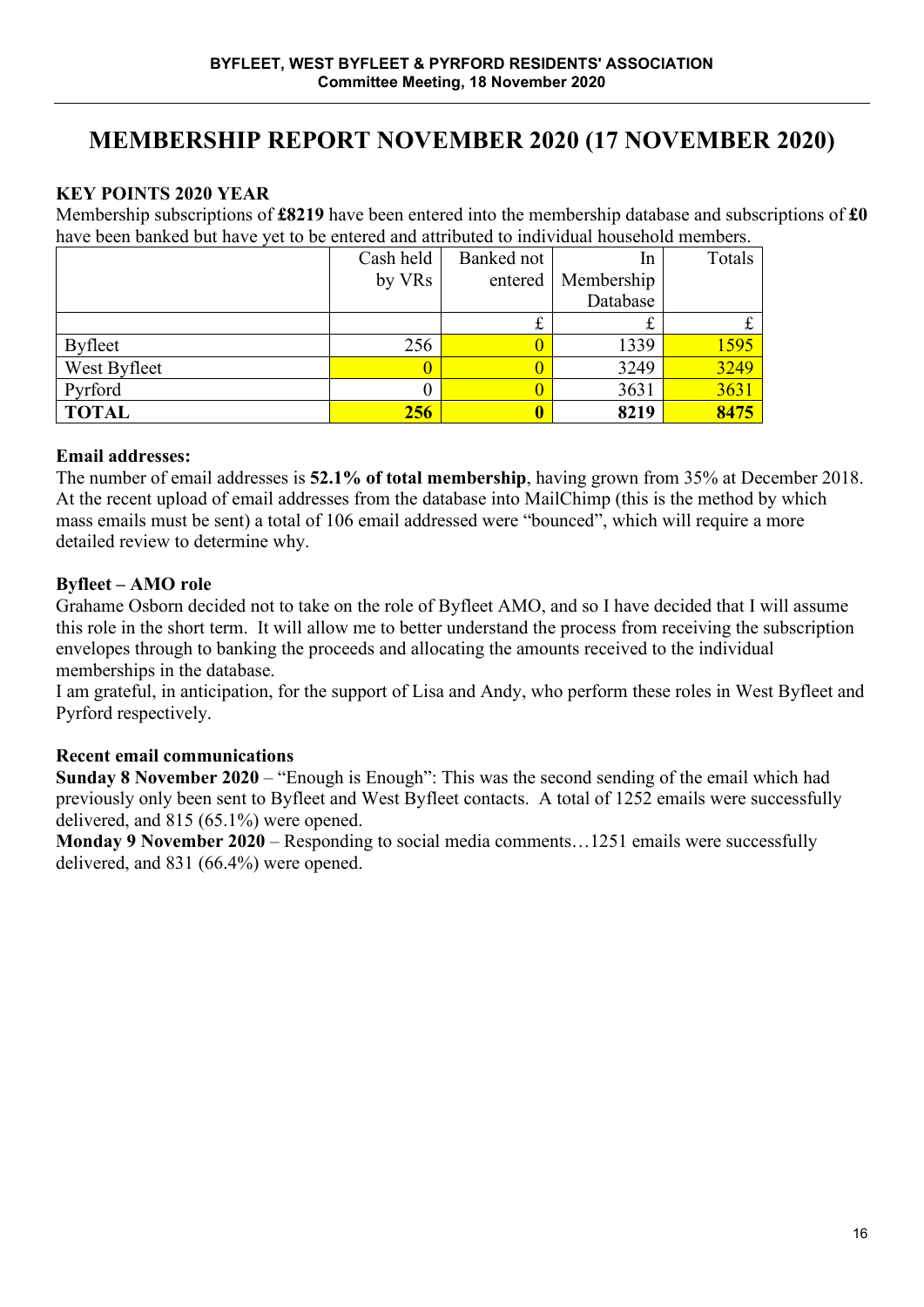# **MEMBERSHIP DETAIL 2020 YEAR**

As at 17 November 2020 the membership numbers by village are shown below: -

| <b>Village</b> | <b>Dec-19</b> | <b>May-20</b>   | <b>Jun-20</b> | <b>Jul-20</b> | O<br><b>Aug-20</b> | Sept-20 | <b>Oct-20</b> | <b>Nov 20</b>           | Month<br>Change |
|----------------|---------------|-----------------|---------------|---------------|--------------------|---------|---------------|-------------------------|-----------------|
|                |               |                 |               |               |                    |         |               |                         |                 |
| <b>Byfleet</b> | 576           | PROVIDED        | 547           | 547           | 547                | 547     | 550           | 554                     | +4              |
| West Byfleet   | 793           |                 | 778           | 779           | 780                | 778     | 782           | 782                     |                 |
| Pyrford        | 1,089         | INFORMATION NOT | 1032          | 1035          | 1036               | 1037    | 1036          | 1036                    |                 |
| Other          | 11            |                 | 15            | 13            | 13                 | 11      | 16            | 17                      | $+1$            |
|                | 2,469         |                 | 2372          | 2374          | 2376               | 2377    | 2384          | 2389                    |                 |
| Movement       |               |                 | 13            | 2             | 2                  | 1       | 7             | $\overline{\mathbf{5}}$ |                 |

#### The amounts collected and entered on the database by village are:-

| <b>Village</b> | <b>Dec-19</b> | $May-20$ | June-<br>20 | <b>Jul-20</b> | <b>Aug-20</b> | Sept-<br>20 | <b>Oct-20</b> | <b>Nov-20</b> | <b>Month</b><br>Change |
|----------------|---------------|----------|-------------|---------------|---------------|-------------|---------------|---------------|------------------------|
| <b>Byfleet</b> | 2,740         |          | 504         | 963           | 963           | 1084        | 1329          | 1339          |                        |
| West Byfleet   | 4,822         |          | 2,254       | 2854          | 2854          | 3144        | 3139          | 3249          |                        |
| Pyrford        | 4,598         |          | 3,186       | 3331          | 3331          | 3536        | 3586          | 3631          |                        |
|                | 12,160        |          | 5944        | 7148          | 7148          | 7764        | 8054          | 8219          |                        |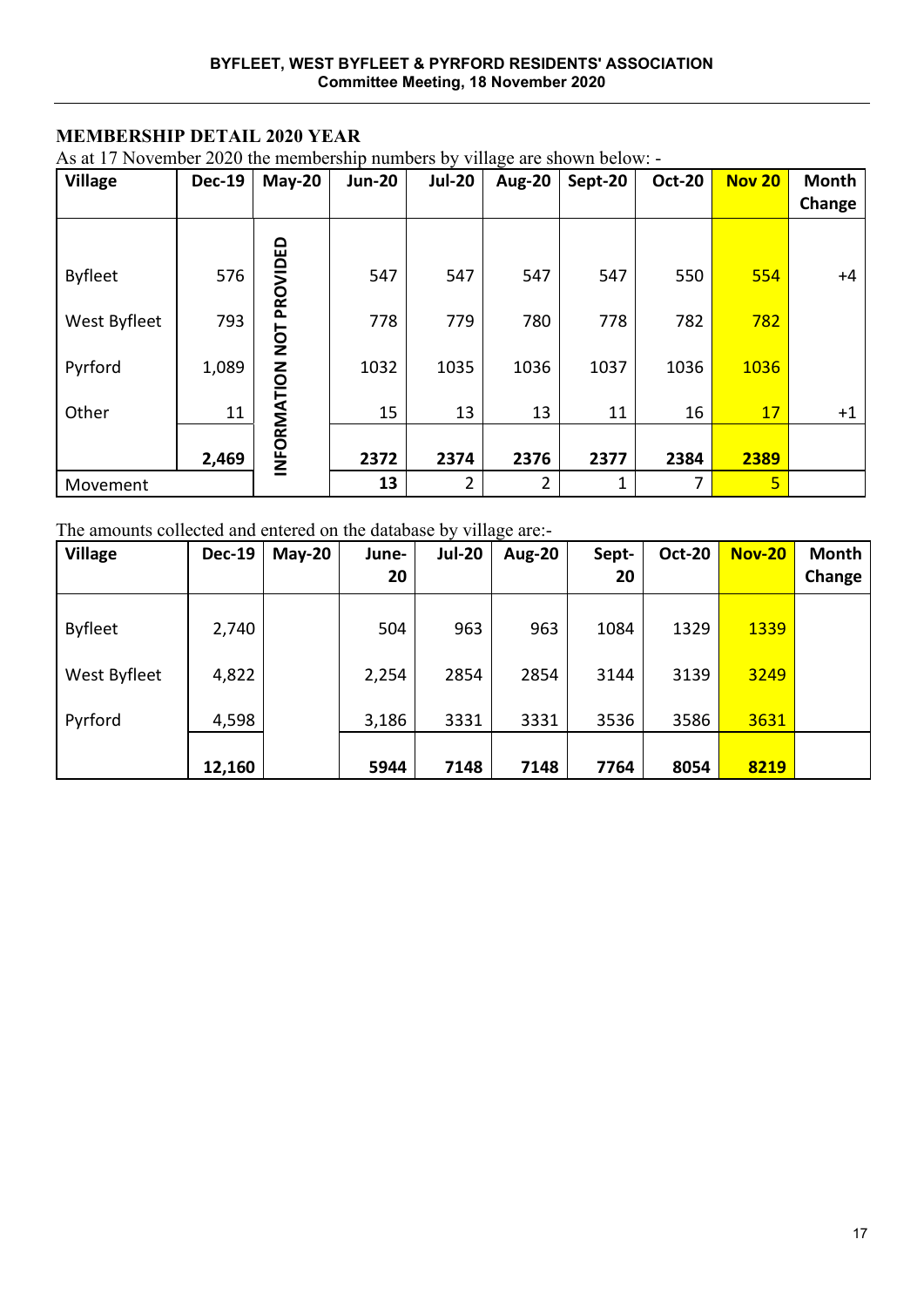Village Representative Report West Byfleet For Committee and Street Reps

#### **Admin**

Still self-isolating so restricted report.

We need to identify street reps for the top of Coldharbour Road, Claremont Road, Rivey Close and Madeira Road and related side roads.

We also need better street rep coverage for blocks of apartments such as Globe, Magna, Wentworth, Tattenhall and Rosemount. Any potential volunteer contact addresses would be welcome.

#### **Local issues**

Work with WB Neighbourhood Forum (WBNF) continues to be excellent. Much of the following also heavily involves **WRNF** 

#### **Sheer House.**

The WB Village Centre Liaison Group, created by WBNF, has met a couple of times during this last period and its minutes should be available shortly on both the Sheerhouseredevelopment and WBNF websites.

The Retirement Village Group (RVG) had submitted updated outline plans (Plan/2020/0801) Although the stated period for comments is passing, WBC will accept comments up to the Planning Committee meeting at the beginning of December.

There will be another public Zoom event on Wednesday 16<sup>th</sup> Dec. dealing mainly with design aspects.

#### **Broadoaks Development**

Construction continues on site. We are advised that the affordable housing and the first tranche of detached houses are almost complete and should be taking new residents early in the new year. We are grateful to Octagon for supporting the Green Belt leaflet distribution (see SADPD reports)

#### **Active Travel**

community.

A245. The remainder of the path stretching between Byfleet and West Byfleet is still not approved despite the commitment dating from 2006 (see [https://mycouncil.surreycc.gov.uk/Data/Woking Local](https://mycouncil.surreycc.gov.uk/Data/Woking%20Local%20Committee/20061102/Agenda/Item%2010%20-Broadoaks%20development.pdf)  [Committee/20061102/Agenda/Item 10 -Broadoaks development.pdf\)](https://mycouncil.surreycc.gov.uk/Data/Woking%20Local%20Committee/20061102/Agenda/Item%2010%20-Broadoaks%20development.pdf). The petition with 280 signatures was reviewed by the Woking Borough Council and Surrey County Council Joint Committee at the meeting on 11<sup>th</sup> November. The SCC Area Traffic manager was not overwhelmingly supportive and gave a fairly negative initial response. However, after discussion and strong support from Councillors Amanda Boote, Graham Chrystie and Ann Marie Barker (Gary Elson was unfortunately absent) it was agreed that the project would be put forward to the next meeting as one of the projects to prioritise from available funding. It had been pointed out that Broadoaks was contributing very significant CIL and it would be appropriate if a small proportion could contribute to the wider local

It was notable that a 20mph traffic scheme was approved for Horsell at the Joint Committee. SCC had been extremely reluctant to provide hitherto so this is a welcome development. The Area Traffic manager did make the point, though, that implementation priority for 20mph schemes would only go to those areas which have had Safety and Police agreement.

There are no local improvements to be provided under the emergency Active Travel funding provided to SCC by the Government. But Councillor Boote informs us that SCC have just been awarded an additional £6.4m to support its Active Travel programme and hopefully some will contribute to local schemes.

#### **Recreation Ground**

The WBNF have asked Keith Creswell and Sally Cantello to lead on developing a Concept Plan for the development of the Rec. including the Pavilion and Community Centre. They are basing this on the responses to the questionnaire responses used as part of the formulation of the Neighbourhood Plan and further consulting with users and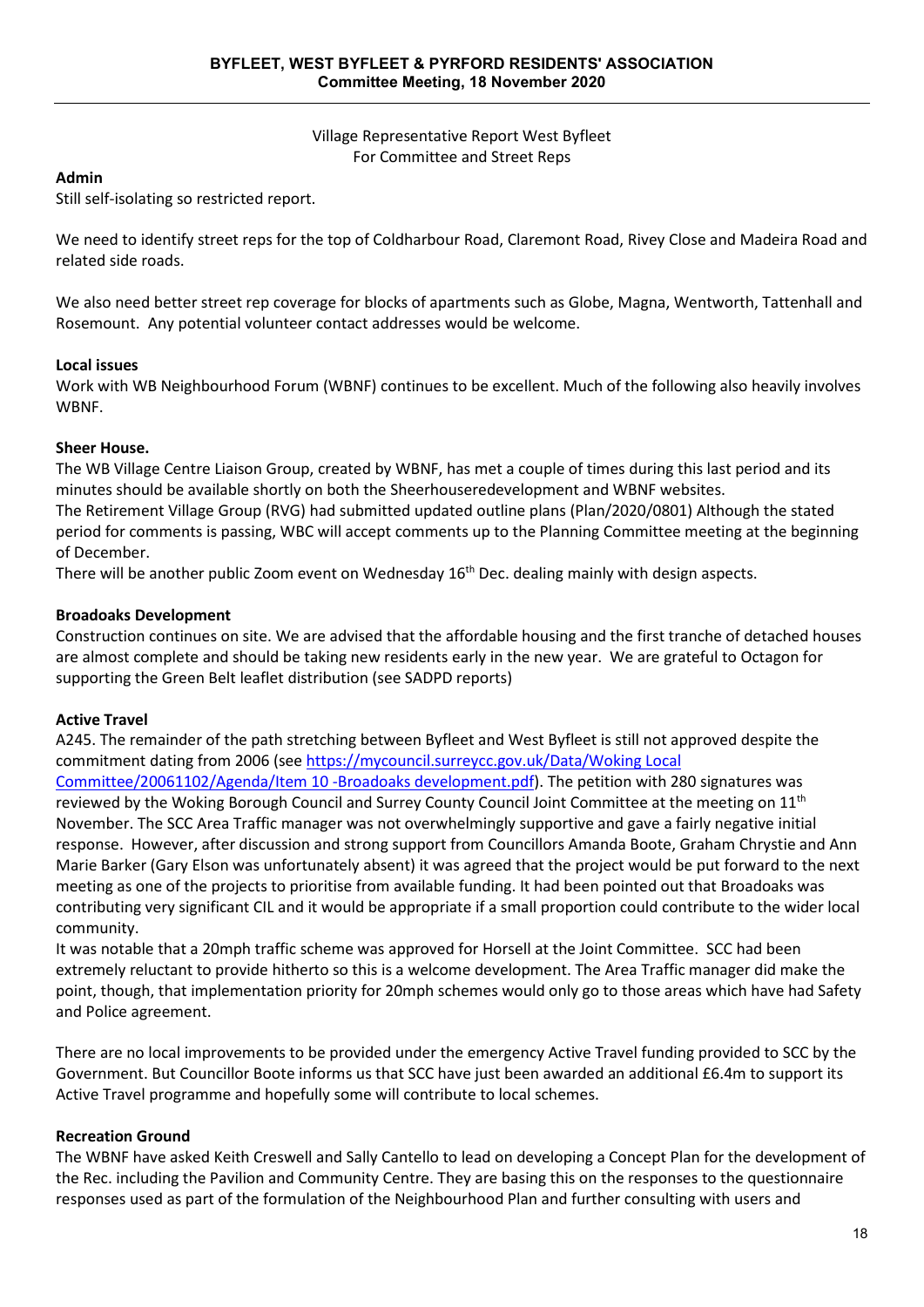stakeholders. This has made good progress and initial responses have been made by a number of local stakeholders and users. A wider consultation will be planned as the scheme develops. A non-specific outline of the scheme will be logged on Surrey's Our Fund as some contribution by this and sports funding bodies might be necessary to supplement the NCIL funding. The actual delivery mechanism is still uncertain as there is no mechanism for employing project managers or contractors. We will need to identify local lawyers or commercial project managers in the locality prepared to volunteer to help Councillors and WBNF manage implementation. Further discussions by WBNF with Councillors and Council Officers are ongoing.

#### **SADPD**

West Hall, the latest situation is dealt with more fully in the Planning report.

The petition asking WBC to withhold and redraft based on up-to-date information and the declared national policy of protecting green belt had reached 2759 signatures at the time of closure.

The time available to make representations to the Inspector on the Modifications has been extended to Monday December 14th. However, readers are reminded that representations can only be made on the Modifications themselves not any unmodified statements, which the Inspector has allowed through.

We are still of the opinion that the basis of removing land from Green Belt due to absence of available development space is fundamentally flawed as public documents in WBC's Annual Monitoring Statements still indicate a very significant surplus of spaces in the 5 year forward plans, even after discounting the Green Belt proposals (except Broadoaks of course)

# **Camphill Tip**.

We are still trying to have the SADPD amended to allow development of a photovoltaic (solar) farm on this site. This would support one of Woking BC's core strategies re Climate Change. We have received very useful information from Basingstoke Energy Services Co-operative and we are seeking enthusiastic local people to try to drive this project forward. The site has split ownership, part by Byfleet United Charities part by Woking Borough Council so it is essential we gain their support for such usage. The current Plan is for extended light industrial use that will create a lot more commercial traffic in the neighbourhood if allowed to be developed.

#### **The WB Community Gardening Group**

There has been further planting of trees and bulbs on the Recreation Ground. Discussions are continuing with SWR and through them Network Rail about planting up the Station and this is looking very hopeful. The Group have appointed a Treasurer and Assistant Treasurer, some members of the RA Committee have given individual donations and this is much appreciated. If anyone one wants to make donations, please contact me and I can give details. If people want to contact the group directly email [Loubergman@hotmail.com](mailto:Loubergman@hotmail.com) or search Facebook for West Byfleet Community Gardening Group

#### **Library**

SCC are continuing a click and collect service for the library allowing for collection and returns only at limited times. There is no browsing or other services or access to the building. Further information at <https://www.surreycc.gov.uk/libraries/news-and-events/news/coronavirus>

Hopefully, our local Councillor will soon be able to give us news of cover during the demolition and construction phase.

#### **Other**

The following open issues are recorded here for continuity but have had no or little apparent movement since last report.

1 WBC Cycling and Walking Strategy, this was published quietly in March. It is a poor document no reference to the east of the borough except for WB Station being one end of a safe cycling route for Sheerwater (the other end being Woking Town Centre) Active Travel strategy should have been discussed at the next Joint Committee meeting of SCC and WBC on November  $11<sup>th</sup>$  but only individual schemes were covered not the strategic approach, which was disappointing. We hope the Joint Committee will take note of our Active Travel Vision.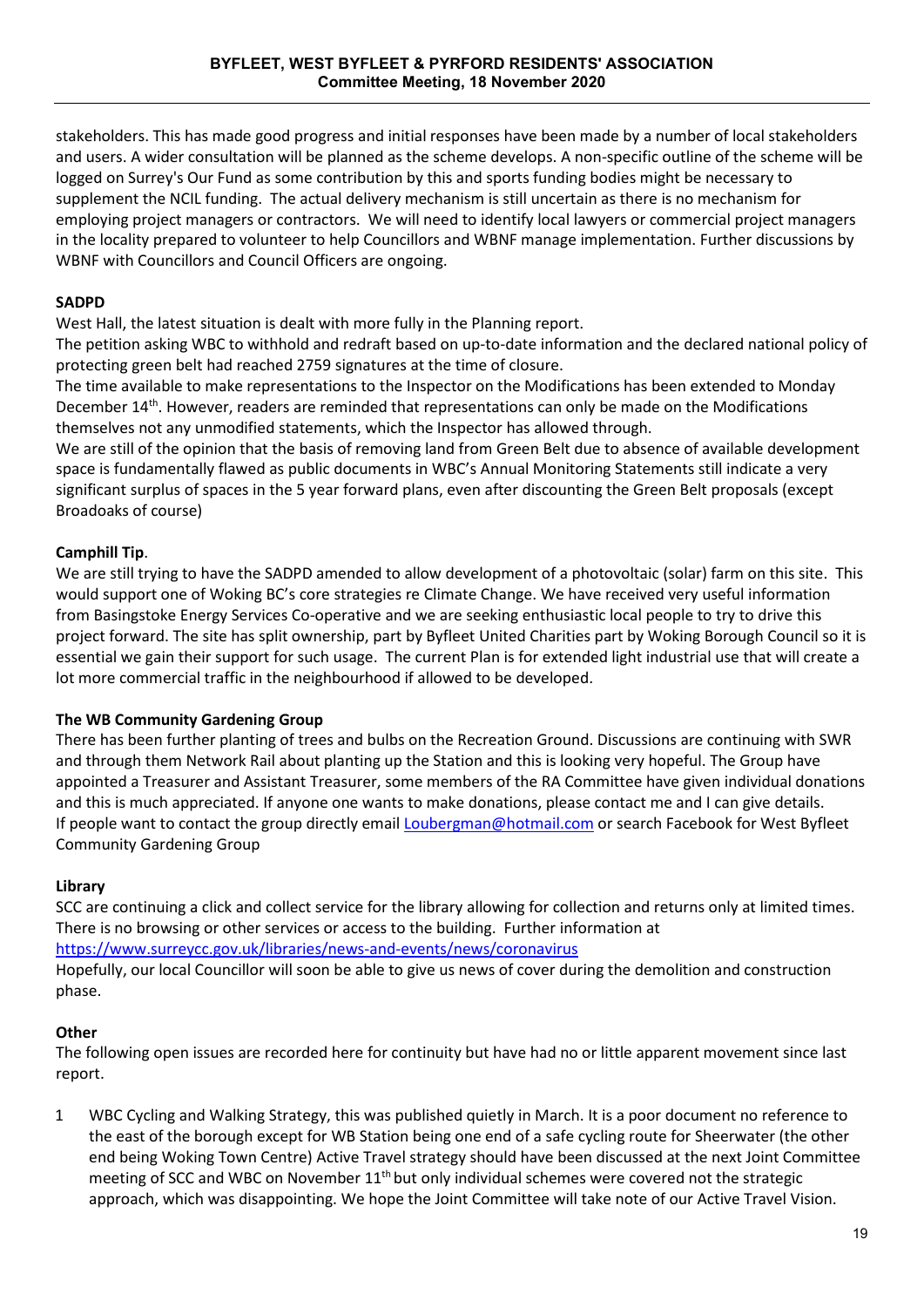- 2 West Byfleet Community Festival (West Byfleet Live), a date for 2021 has now been published and Committee meetings on Zoom will shortly restart
- 3 Youth project, delayed by Covid.
- 4 Highways England Walking and Cycling strategy for areas impacted by the M25 J10 proposals.
- 5 Highways England J10 proposals impact on Painshill junction from traffic congestion and non-motorised user perspectives.
- 6 The traffic pollution monitoring from the Parvis Road, positioning of detectors at relevant places is still outstanding.

#### **Businesses**:

Note also Sheer House report above.

A Farmers Market has been successfully started in the Car Park of the Church in Madeira Road on the last Saturday of the month details in local social media.

James Lowe the Butcher is working with RVG who are sponsoring the Xmas Village lights and have erected the Christmas Tree on the corner of Madeira Road and Station Approach.

RVG have made very positive noises about trying to ensure two of their retail units are taken by a Post Office and a Chemist. Alternative provision is being sought for the provision of a pharmacist and a post office before then but appropriate space is short.

We are waiting to hear if our local shops, cafes and restaurants will be allowed to open in December, fingers crossed.

Thanks to Gary at WBBA for Business input.

We continue to be grateful for the engagement and support from our local councillors.

Keith Creswell 16/11/2020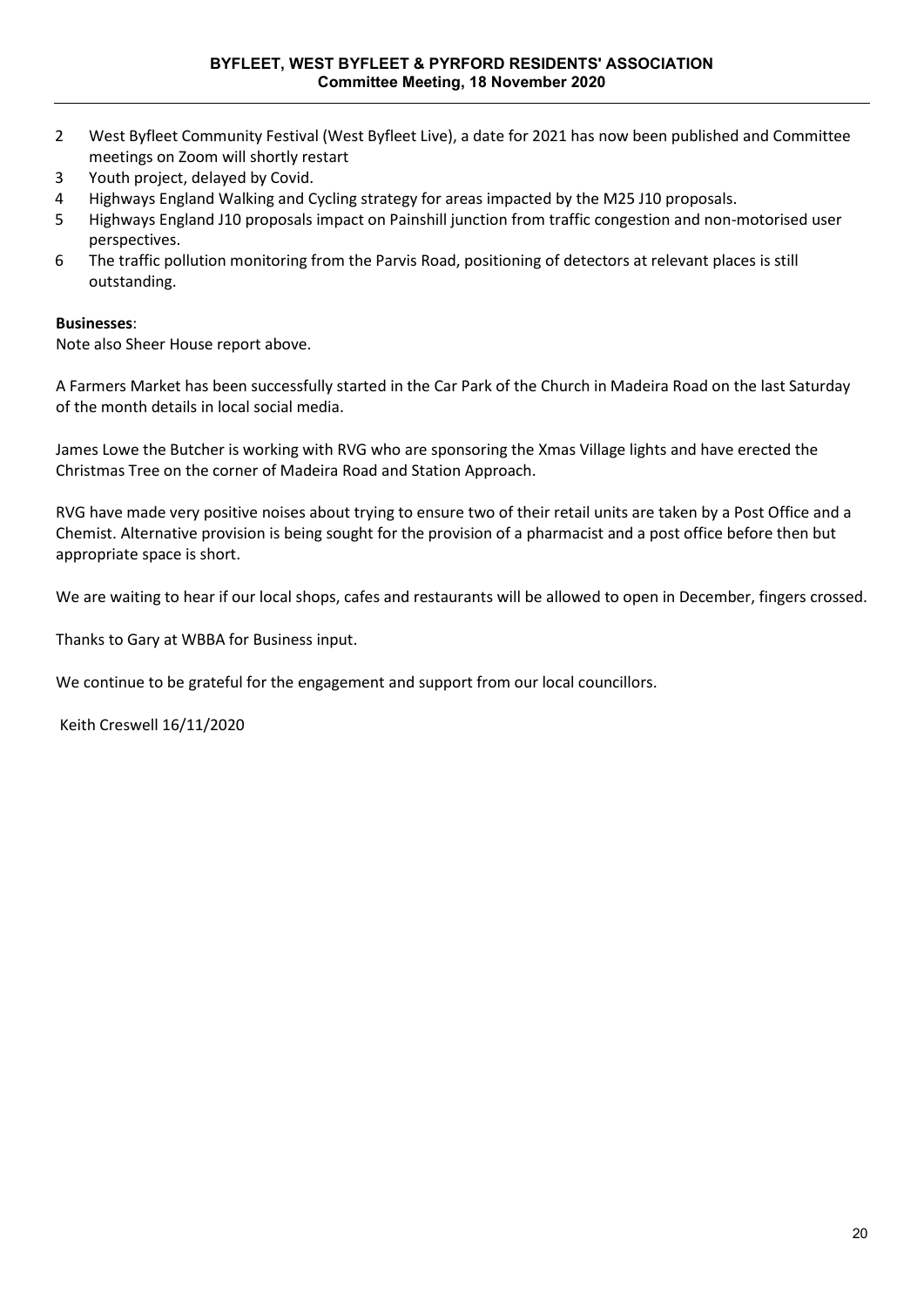#### **PYRFORD VR REPORT 18 November 2020 (as of 13 November 2020)**

#### **A) PYRFORD STREET REPS**

Total monies received from members via Street Reps this year to date is £3,702 which represents 81% of the total collected during 2019. The only known amount to come is £250 which would mean 86% of 2019 monies would be collected.

There are a few streets in Pyrford without a Street Rep, such as: Dean Close, Pine Tree Hill, Belmore Avenue, Old Woking Road, Pyrian Way, Rowley Close and Orchard Lea.

#### **B) MARSHAL PARADE DEVELOPMENT SAGA**

Building continues. Under the current circumstances, it Is not clear when the units will be completed. Additional double lines opposite the turning into the rea yard of the shops are being recommended for approval as part of the 2020 Woking Parking review.

#### **C) PARKING AT JUNCTION OF OLD WOKING ROAD WITH LINCOLN DRIVE**

The planning application for 153 Old Woking Road has highlighted many concerns about parking close to this junction. A request for yellow lines at the junction was suggested as part of the 2020 Woking Parking review, which has the ward Surrey County Councillor support. This was not included in the proposals at the Woking Joint Committee meeting on Wednesday 11 November 2020.

#### **D) PLANNING APPLICATIONS**

These are covered in more detail both the Pyrford Neighbourhood Forum report and RA Planning Report.

#### **E) PYRFORD EVENTS**

#### **E.1) REMEMBRANCE SUNDAY**

No official ceremony was held but wreaths were laid independently by the normal organisations.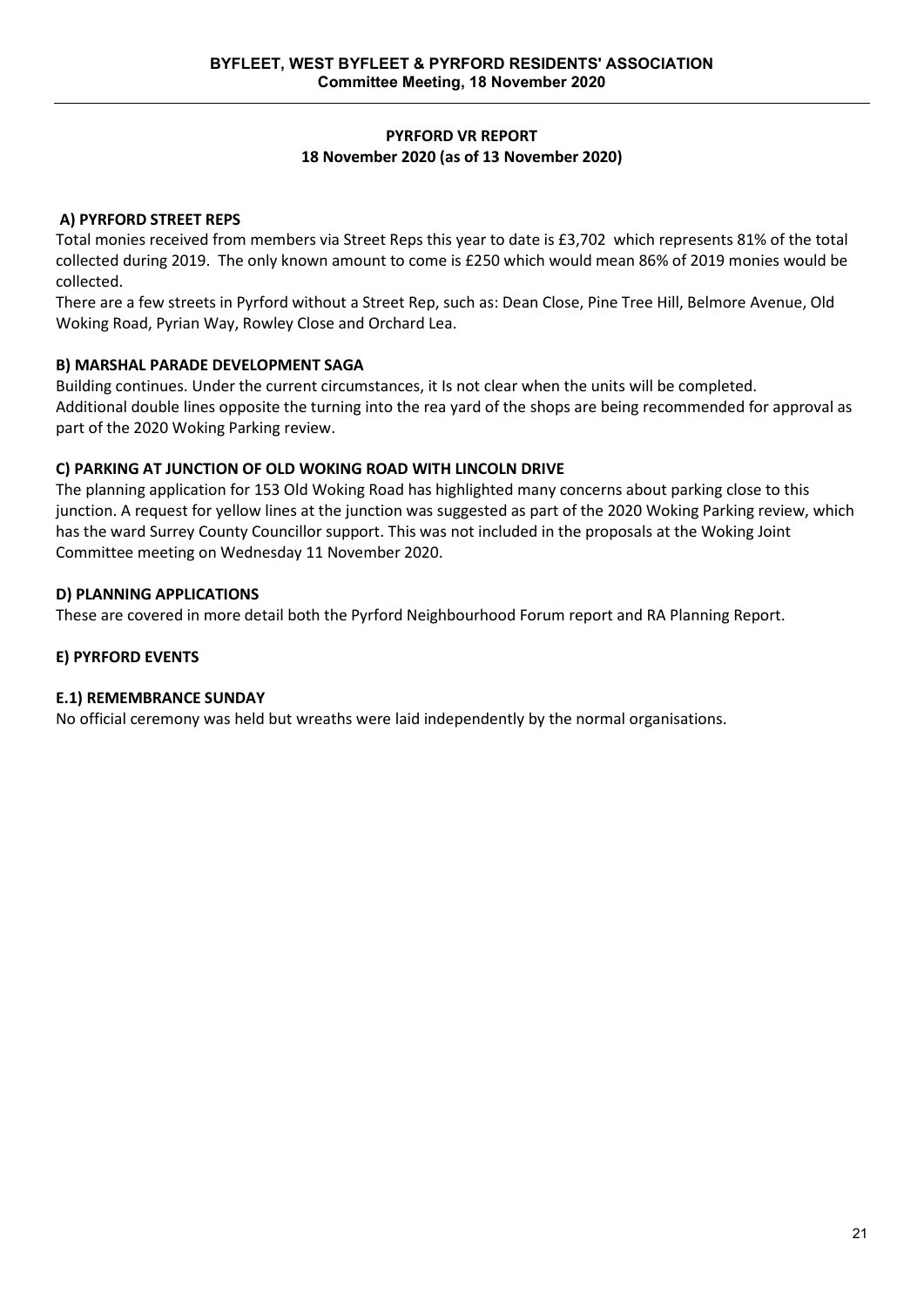# **BWBPRA Committee Written Update 18.11.2020 Byfleet Report 18.11.2020 v1.0**

Village Representative and Deputy (Byfleet): Eleanor Grady and Jean-Pierre Frossard

# **RA Subscriptions/ Street Reps/Drop-in**

*Coverage of village: (Stats / blue type-face untouched since last report)* Total number of roads in Byfleet: 93 Number of roads with Street Rep: 72 (77%) Number of active Street Reps: 29 Of which number stepped down since last report: 1 Of which new since the last report: 0

# **Association matters:**

# **AMO Role**

Our Street Rep who was willing to consider the AMO role for Byfleet has decided that the role does not suit his skillset. The SR will, instead, support VRB and DEPVRB in a couple of other tasks (see below). Isabelle David (Membership Officer) has generously offered to undertake the role for Byfleet until a new AMO is found and trained.

# **Street Reps:**

New Street Reps needed for 21 roads.

### **Subscriptions**

We currently have GBP 260 to process and bank from members/SRs who have submitted monies without being chased. Isabelle David has offered to process and bank these. SRs have **not** been asked to actively resume subscription collection.

#### **Planning**

The Woking Joint Committee met 11<sup>th</sup> November 2020

On the agenda was the petition presented by Keith Creswell regarding the implementation **a shared pedestrian and cycle path o**n the remainder of the south side of the A245 Parvis Road between **Byfleet Queens Head** and West Byfleet Highfield Road. Please see VRWB's report to committee. We understand that the **Sopwith Drive crossing** was not on the advance agenda but was discussed. We understand that both Cllr Amanda Boote and Jonathan Lord MP a strong supporting statement.

**The Sheer House Developer**, Keeble Brown has approached **The Byfleet Art Group** via the WBVCR Liaison Group regarding possible involvement in hoarding painting and exhibition installations.

One of our Byfleet Street Reps who is keen to be more involved in supporting the RA has agreed to assist VRB and DEPVRB in scanning Planning Applications on the WBC Planning Applications Website.

# **Village Matters :**

# **Byfleet Amenities Group Christmas Events**

In these abnormal times, the usual gatherings cannot take place but BAG are keen to decorate the village for residents. Two initiatives are planned with another on the drawing board. Those that are definite are:

• Plough Green and Village Hall light up: happening w/c 16.11.2020 but without any ceremony/gathering.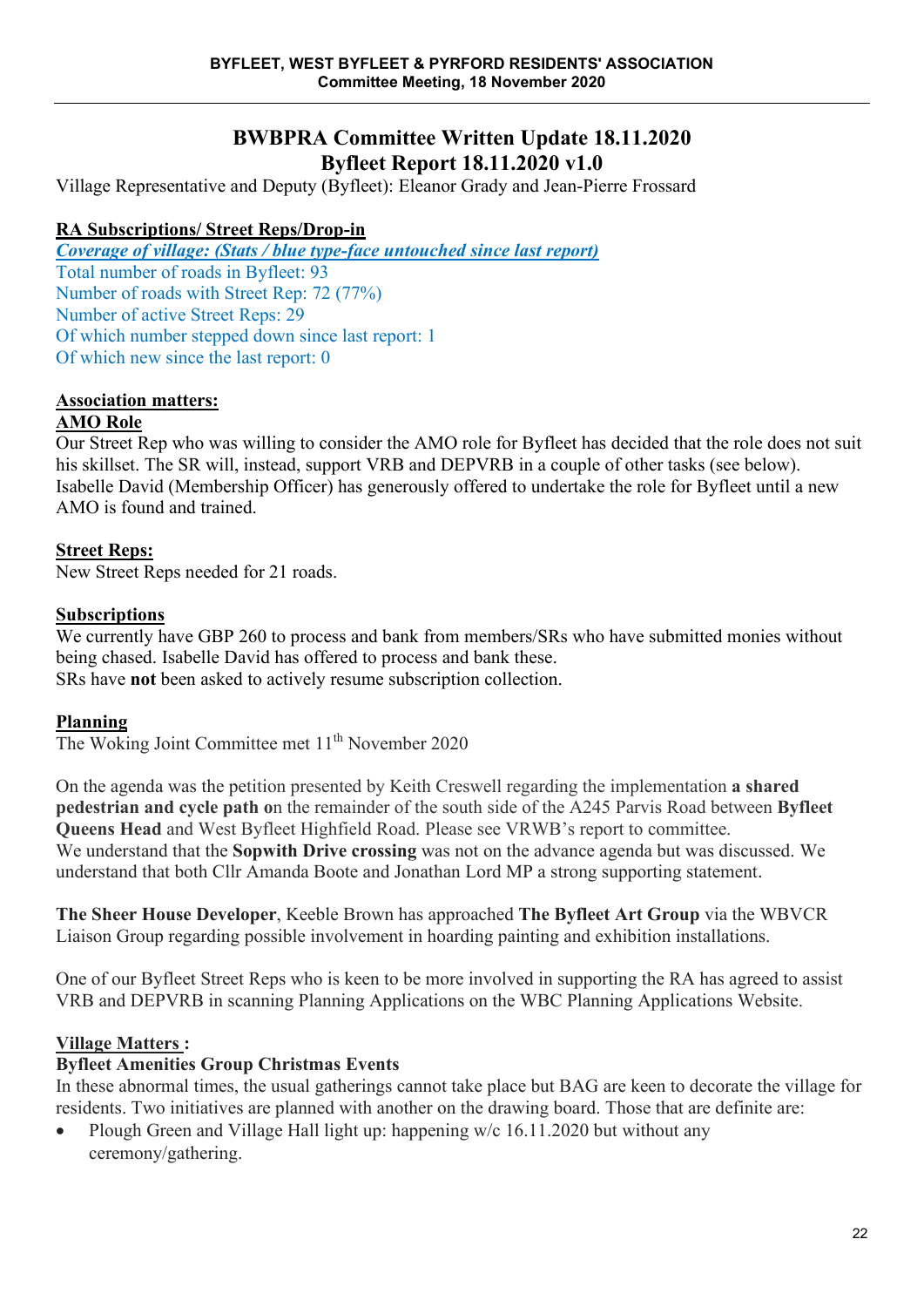• Byfleet Tree of Positivity light up: The top half of the evergreen treen on Plough Green will be illuminated with lights. The lower half will be left unlit for residents to attach their personal messages. Some of the young adults in the village suggested the name 'Tree of Positivity.'

BAG asked me to convey their thanks to the RA as some of the stock of lighting resulted from a past RA donation.

# **25th Anniversary of The Byfleet Heritage Society**

2021 will see the 25<sup>th</sup> anniversary of the establishment of the BHS. The RA offers its congratulations and gratitude on behalf of residents.

To mark the occasion a 2021 calendar 'Byfleet Through the Ages' is available via the website or from the library when open again. Jim Allen has published a 2<sup>nd</sup> Edition of 'Byfleet and the Great War' with new material added as part of Byfleet's recording of this centenary year.

# **RA Garden Seed Share Scheme pilot:**

We have had positive feedback to the scheme following our posting on the 'Byfleet Represents' Facebook page. We have received some garden seeds and have promises of more to go into our pilot scheme. Byfleet Community Library is very keen to support the scheme and have put a poster up advertising it. In view of the need to limit contact and time in the library, they are not in a position to hold a box for the collection of seeds at this stage. They hope to be able to hold a box of seed envelopes for us on an ongoing basis after our March 2021 stall on the Village Green. One of or Street Reps is assisting in the advertising and printing of seed labels.

# **RA Events and expenditure:**

A wreath was placed at the Byfleet War Memorial on  $8<sup>th</sup>$  November 2020 on behalf of the RA, its members and residents of Byfleet. Due to COVID-19, wreath laying was undertaken individually. Cost of GBP 20 were incurred on behalf of the RA for the RBL wreath. Many thanks to the Treasurer for settling expenses incurred.

# **A.O.B.**

Our thanks to our Councillors for the signage and postings around the villages in the Save the Byfleet's Greenbelt campaign.

An email reminder was sent to SRs regarding the SADPD consultation deadline.

Many thanks and regards

Eleanor Grady and Jean-Pierre Froissard - EMG/JPF 16.11.2020